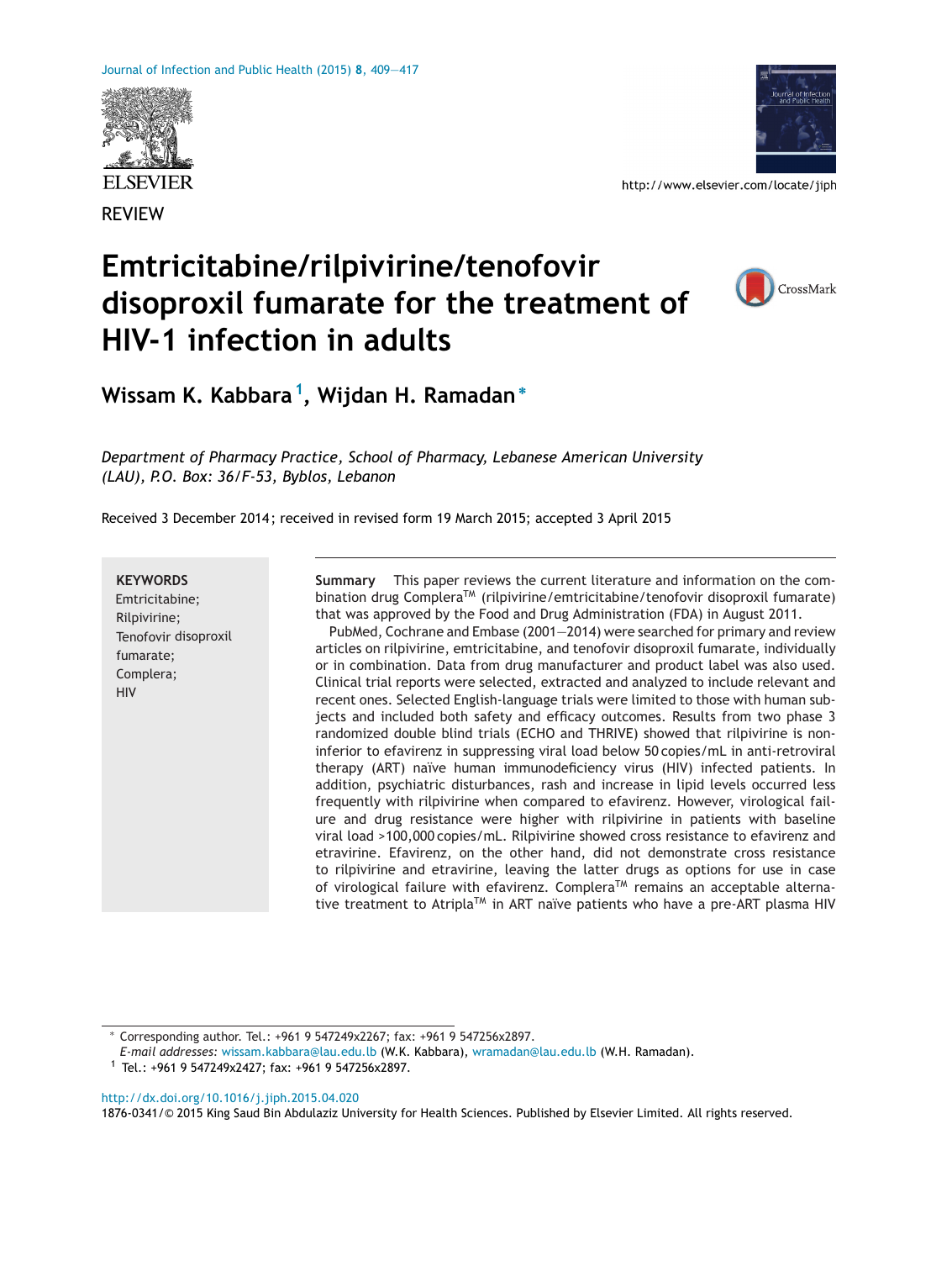RNA <100,000 copies/mL and CD4 count >200 cells/mm<sup>3</sup> with non-inferior efficacy and better safety and tolerability.

© 2015 King Saud Bin Abdulaziz University for Health Sciences. Published by Elsevier Limited. All rights reserved.

## **Contents**

| 410 |
|-----|
| 411 |
| 411 |
| 411 |
| 411 |
| 411 |
| 411 |
| 411 |
| 411 |
| 413 |
| 413 |
| 413 |
| 413 |
| 414 |
| 414 |
| 414 |
| 414 |
| 414 |
| 415 |
| 415 |
| 415 |
| 415 |
| 415 |
| 415 |
| 415 |
| 415 |
| 415 |
|     |

# **Introduction**

According to the Center for Disease Control and Prevention (CDC), in 2012, more than one million individuals aged 13 years and older had HIV infection in the United States of which about 50,000 were new infections  $[1,2]$ . Furthermore, according to available data in the Middle East and North Africa, an estimated 230,000 people were living with HIV at the end of 2013, up from 180,000 in 2001, with 75,000 new HIV infections up from 36,000 in 2001  $[3,4]$ . In addition, according to the United Nations program for Acquired Immunodeficiency Syndrome prevention (UNAIDS) and the World Health Organization (WHO), the number of people in the world living with HIV/AIDS is estimated to be 35 million as of 2013  $[4]$ .

However, HIV deaths and progression to AIDS have decreased dramatically after the introduction of highly active antiretroviral therapy (HAART) in the 1990s. The main goal of starting antiretroviral therapy (ART) is to reduce morbidity and mortality as well as to improve the quality of life  $[5-8]$ . Since the complete eradication of the virus is not currently possible, treatment aims at restoring and preserving immunologic function by suppressing viral load and preventing transmission [\[9,10\].](#page-6-0) The goal of therapy is to suppress viral loads below detection limits which usually occurs within 12—14 weeks of treatment in ART naïve patients [\[11\].](#page-7-0) Guidelines offer several preferred and alternative ARV regimens. Atripla<sup>TM</sup> (efavirenz, emtricitabine, and tenofovir disoproxil fumarate) is currently the preferred non-nucleoside reverse transcriptase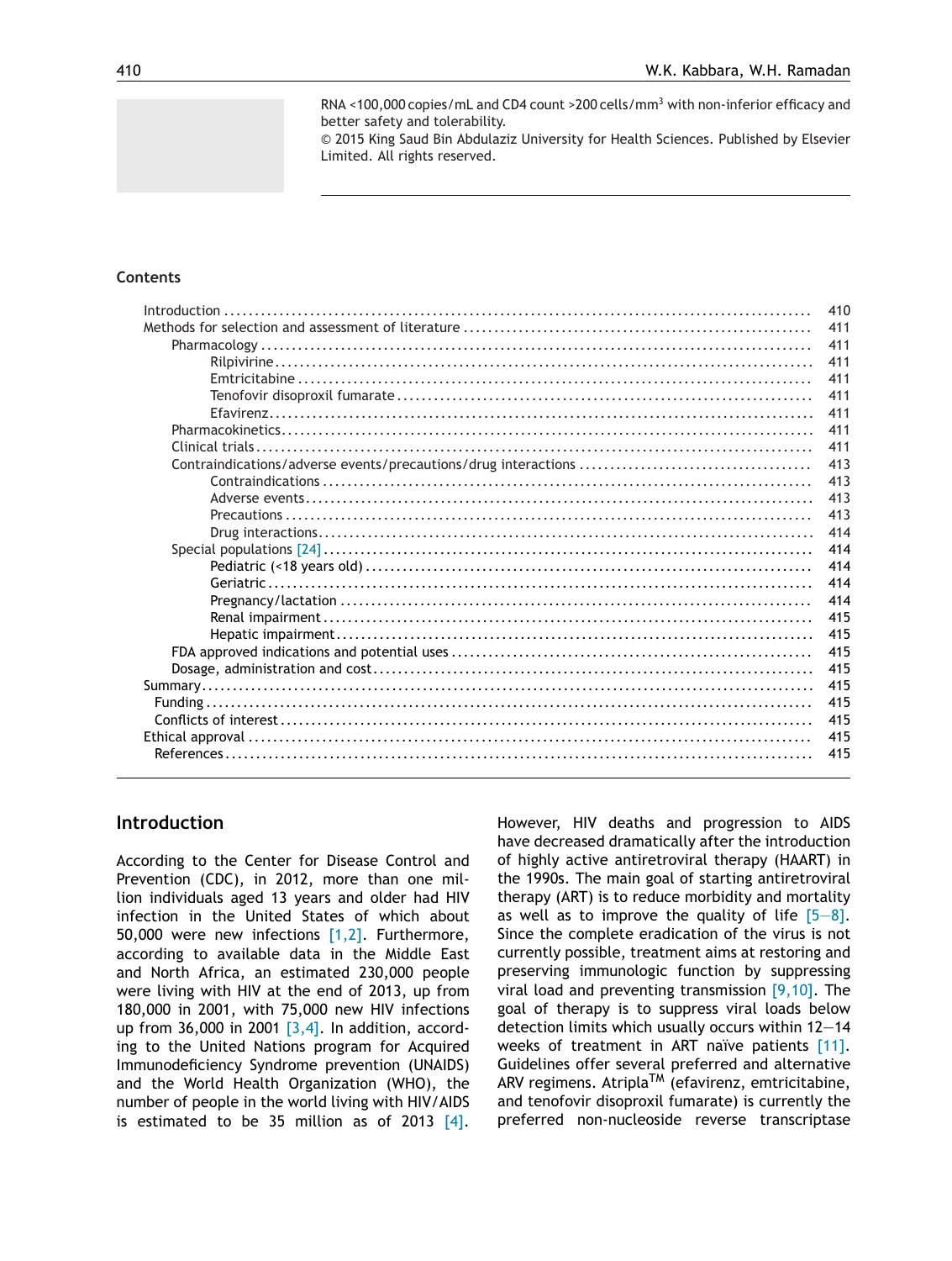inhibitor (NNRTI)-based regimen [\[11—13\].](#page-7-0) However, its use is limited by the side effects of efavirenz including neurological and psychiatric adverse events, rash, elevated low-density lipoprotein (LDL) and triglyceride (TG) concentrations, and teratogenicity  $[14,15]$ . Rilpivirine is a relatively new Food and Drug Administration (FDA) approved NNRTI, that offers an alternative to efavirenz in ART naïve HIV patients who have a pre-ART plasma HIV RNA <100,000 copies/mL and CD4 count  $>$ 200 cells/mm<sup>3</sup> [\[16,17\].](#page-7-0) It did not show teratogenic effects in animal studies  $[18]$ . In a large, phase 2b, randomized trial in 368 treatment-naive patients, assessing different doses of rilpivirine (25 mg, 75 mg, and 150 mg once daily) compared to efavirenz (600 mg once daily), all doses of rilpivirine showed similar efficacy to efavirenz. Out of the 3 doses, the once daily 25 mg dose was chosen for further studies [\[19\].](#page-7-0) In another 192 week study comparing rilpivirine and efavirenz, both had similar efficacy [\[20\].](#page-7-0) In addition, 2 large randomized trials have shown non-inferiority of rilpivirine to efavirenz with a more favorable safety and tolerability profile, though with a higher virological failure rate in patients with high pre-treatment viral load [\[21,22\].](#page-7-0) In August 2011, the FDA approved a new once daily ART pill, CompleraTM, a combination of rilpivirine, emtricitabine, and tenofovir disoproxil fumarate for treatment of ART naïve HIV patients [\[23\].](#page-7-0) The objective of this article is to provide an overview of rilpivirine, emtricitabine, and tenofovir disoproxil fumarate discussed separately and in combination, that led to the development of Complera<sup>TM</sup>.

# **Methods for selection and assessment of literature**

PubMed, Cochrane and Embase (2001—2014) were searched for primary and review articles on rilpivirine, emtricitabine, and tenofovir disoproxil fumarate or in combination. The search was limited to human studies in English language and included both safety and efficacy outcomes. Data from the manufacturer and the product label was also used. Only clinical trial reports were selected, extracted and analyzed.

# **Pharmacology**

## **Rilpivirine**

Rilpivirine is a diarylpyrimidine non-nucleoside reverse transcriptase inhibitor. It acts by inhibiting reverse transcriptase in a non-competitive manner, thus inhibiting HIV replication. However, it does not inhibit the human cellular deoxyribonucleic acid (DNA) polymerases  $\alpha$ ,  $\beta$ , and mitochondrial DNA polymerase  $\gamma$  [\[16,17\].](#page-7-0)

## **Emtricitabine**

Emtricitabine, a nucleoside reverse transcriptase inhibitor (NRTI), is phosphorylated by cellular enzymes to form emtricitabine 5 -triphosphate which competitively inhibits reverse transcriptase and incorporates into nascent viral DNA, thus inhibiting replication of the virus. It is, however, a weak inhibitor of mammalian DNA polymerase  $\alpha,$  $\beta$ ,  $\varepsilon$  and mitochondrial DNA polymerase  $\gamma$  [\[23,24\].](#page-7-0)

## **Tenofovir disoproxil fumarate**

Tenofovir DF, a nucleotide reverse transcriptase inhibitor (NRTI), is hydrolyzed to tenofovir. It is then phosphorylated by cellular enzymes to form tenofovir diphosphate that inhibits the activity of HIV-1 reverse transcriptase by competitively inhibiting it and incorporating into nascent viral DNA, thus inhibiting replication of the virus. Tenofovir diphosphate is a weak inhibitor of mammalian DNA polymerases  $\alpha$ ,  $\beta$  and mitochondrial DNA polymerase  $\gamma$  [\[23,24\].](#page-7-0)

## **Efavirenz**

As a non-nucleoside reverse transcriptase inhibitor, efavirenz has activity against HIV-1 by binding to reverse transcriptase. It consequently blocks the RNA-dependent and DNA-dependent DNA polymerase activities including HIV-1 replication. It does not require intracellular phosphorylation for antiviral activity [\[24\].](#page-7-0)

# **Pharmacokinetics**

Complera<sup>TM</sup> was shown to be bioequivalent to  $Emtriva<sup>TM</sup>$  (emtricitabine), Edurent<sup>TM</sup> (rilpivirine) and Viread<sup>TM</sup> (tenofovir) combined, when administered to healthy subjects under fed conditions [\[26\].](#page-7-0) Important pharmacokinetics information of emtricitabine, rilpivirine, tenofovir, and efavirenz are shown in [Table](#page-3-0) 1 [\[15,16,24—28\].](#page-7-0)

# **Clinical trials**

The FDA approval of Complera<sup>TM</sup> was based on Phase 3 clinical trials that led to the approval of rilpivirine (Edurant<sup>TM</sup>), in addition to pharmacokinetic studies that showed that Complera<sup>TM</sup> was bioequivalent to the individual drugs administered together.

The ECHO study was a randomized doubleblinded study performed in HIV patients who were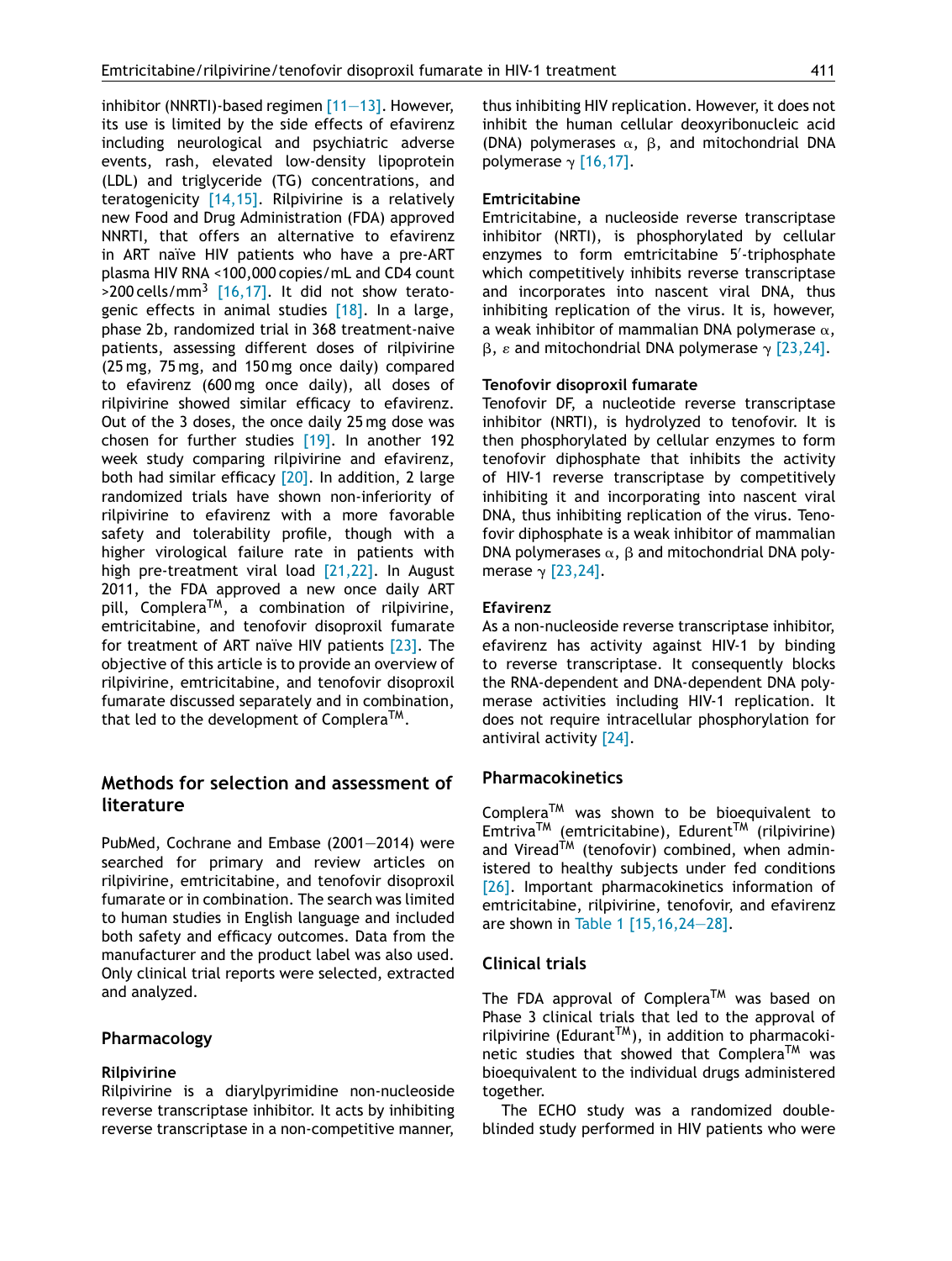<span id="page-3-0"></span>

| Table 1<br>Pharmacokinetics. |               |                   |                      |                                            |  |  |  |  |
|------------------------------|---------------|-------------------|----------------------|--------------------------------------------|--|--|--|--|
|                              | Emtricitabine | Rilpivirine       | Tenofovir            | Efavirenz                                  |  |  |  |  |
| AUC $(\mu g h/mL)$           | $10 \pm 3.1$  | $2.397 \pm 1.032$ | $2.29 \pm 0.69$      | 57.9                                       |  |  |  |  |
| Tmax(h)                      | $1 - 2$       | $4 - 5$           |                      | $3 - 5$                                    |  |  |  |  |
| Cmax $(\mu$ g/mL)            | $1.8 \pm 0.7$ | $0.08 \pm 0.037$  | $0.3 \pm 0.09$       | 4.07                                       |  |  |  |  |
| T1/2(h)                      | 10            | 50                | 17                   | 52-76 single dose<br>40-55 multiple dose   |  |  |  |  |
| Bioavailability (%)          | 93            | <b>Unknown</b>    | 25                   | <b>Unknown</b>                             |  |  |  |  |
| Protein binding (%)          | $<$ 4         | 99.7              | < 0.7                | 99.5-99.75%                                |  |  |  |  |
| Metabolism                   | Low           | CYP3A system      | Low                  | CYP3A and CYP2B6                           |  |  |  |  |
| Excretion                    | 86% in urine  | 85% in feces      | $70 - 80\%$ in urine | $14-34\%$ in urine and $16-61\%$ in feces. |  |  |  |  |

naïve to antiretroviral therapy to assess the efficacy, safety and tolerability of rilpivirine versus efavirenz with a unified background regimen composed of tenofovir and emtricitabine. The study included patients who were 18 years or older with a baseline viral load of 5000 copies/mL or more and who had viral sensitivity to all study drugs. Patients were randomized to two arms, one of which received rilpivirine 25 mg once daily and the other received efavirenz 600 mg once daily. Both arms received the same background therapy as aforementioned. The primary outcome was non-inferiority of rilpivirine to efavirenz in the proportion of conformed response, defined as viral load <50 copies/mL at week 48 with a non-inferiority margin of 12%. The primary outcome occurred in 83% of patients in both arms. The estimated difference in response was −0.4 (95% CI −5.9% to 5.2%). Having the lower limit of the confidence interval above −12% (*p* < 0.0001), rilpivirine was shown to be noninferior to efavirenz for the primary outcome. Virological failure rate, however, was higher with rilpivirine (13%) compared to efavirenz (6%). On the other hand, patients receiving efavirenz experienced more grade 2—4 side effects than rilpivirine (31% versus 16% respectively; *p* < 0.0001), mainly psychiatric disturbances, rash, and increase in lipid levels [\[22\].](#page-7-0) The THRIVE study was conducted in parallel with the ECHO study, and had the same design, inclusion criteria and outcomes. It differed, however, in the background regimen that was one of three options: tenofovir plus emtricitabine or zidovudine plus lamivudine or abacavir plus lamivudine. Results were very similar to the ECHO study. The primary outcome occurred in 86% of patients receiving rilpivirine and in 82% of patients receiving efavirenz with an estimated difference of 3.5% (95% CI  $-1.7$ to 8.8; *P*<sub>non-inferiority</sub> < 0.0001). In addition virological failure occurred in 7% of patients receiving rilpivirine as compared to 5% of patients receiving efavirenz [\[21\].](#page-7-0)

Because of this observed higher rate of virological failure with rilpivirine, a genotypic and phenotypic characterization was performed for HIV-1 isolates from patients enrolled in both studies. When pooled together, out of patients receiving rilpivirine, 10% had virological failure versus 6% in those receiving efavirenz. When results were stratified according to baseline virological load, patients with low baseline viral load  $(\leq 100,000 \text{ copies/mL})$ had the same percentage of virological failure in the two groups (5%). However, in patients with high baseline viral load (>100,000 copies/mL), more patients experienced virological failure with rilpivirine (17%) than with efavirenz (7%). In addition, the relative proportions of virological failure associated with treatment-emergent non-nucleoside reverse transcriptase inhibitor (NNRTI) resistance-associated mutations (RAMs) were similar with rilpivirine (most commonly E138K or K101E) and efavirenz (most commonly K103N) (63% versus 54% respectively), though absolute numbers were higher with rilpivirine when compared to efavirenz. NNRTI-RAMs related virological failure in patients receiving rilpivirine were more common in those who had high baseline viral load than in those with low baseline viral load (72% versus 38%) [\[29—32\].](#page-7-0) Moreover, in patients who had resistance to rilpivirine, 45%, 87%, and 90% had cross resistance to nevirapine, efavirenz and etravirine respectively. On the other hand, efavirenz resistance does not confer cross resistance to etravirine and studies show that this may also apply to rilpivirine  $[30,33,34]$ .

In addition, in a 49 treatment-experienced patients single arm study, after switching from Atripla<sup>TM</sup> (median Atripla duration of 2.5 years) to CompleraTM, viral load suppression (<50 copies/mL) was maintained and no safety or tolerability issues occurred over 12 weeks of follow up [\[35,36\].](#page-7-0)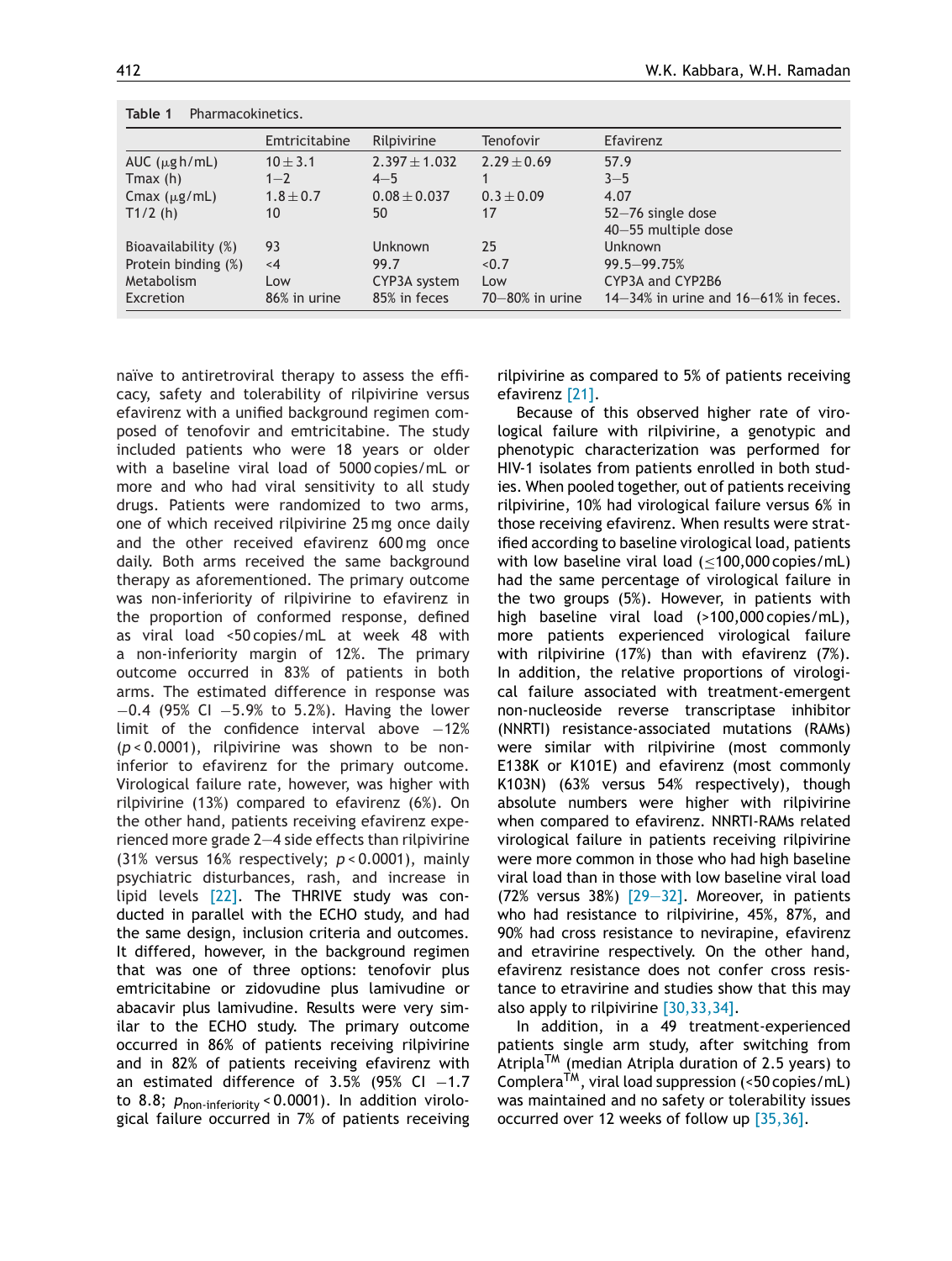|                                        | $Rilpivirine + emtricitabine + tenofovir$<br>$N = 550$ | Efavirenz + emtricitabine + tenofovir<br>$N = 546$ |
|----------------------------------------|--------------------------------------------------------|----------------------------------------------------|
| Gastrointestinal disorder              |                                                        |                                                    |
| Nausea                                 | 1%                                                     | 2%                                                 |
| Nervous system disorders               |                                                        |                                                    |
| Headache                               | 2%                                                     | 2%                                                 |
| <b>Dizziness</b>                       | 1%                                                     | 7%                                                 |
| <b>Psychiatric disorders</b>           |                                                        |                                                    |
| Depressive<br>disorders                | 1%                                                     | 2%                                                 |
| Insomnia                               | 2%                                                     | 2%                                                 |
| Abnormal dreams                        | 1%                                                     | 3%                                                 |
| Skin and subcutaneous tissue disorders |                                                        |                                                    |
| Rash                                   | 1%                                                     | 2%                                                 |

**Table 2** Selected treatment-emergent adverse drug reactions (grades 2—4) reported in patients receiving rilpivirine or efavirenz in combination with emtricitabine/tenofovir [\[24\].](#page-7-0)

## **Contraindications/adverse events/precautions/drug interactions**

#### **Contraindications**

Complera<sup>TM</sup> is contraindicated in combination with [\[15,16,24\]:](#page-7-0)

- Anticonvulsants: carbamazepine, oxcarbazepine, phenobarbital, phenytoin
- Antimycobacterials: rifabutin, rifampin, rifapentine
- Proton pump inhibitors: esomeprazole, lansoprazole, omeprazole, pantoprazole, rabeprazole
- Dexamethasone (more than a single dose)
- St. John's wort

## **Adverse events**

The most common side effects with rilpivirine were insomnia and headache. Though lower than efavirenz, psychiatric disorders secondary to rilpivirine were the most common adverse events leading to discontinuation of the drug. Other common side effects included diarrhea, nausea, fatigue, headache, dizziness, depression, insomnia, abnormal dreams, and rash (Table 2). The increase in lipid levels was more common in efavirenz as compared to rilpivirine treated patients [\(Table](#page-5-0) 3).

#### **Precautions**

Tenofovir disoproxil fumarate, a component of Complera<sup>TM</sup>, being a nucleotide analog, may cause lactic acidosis and severe hepatomegaly with steatosis, including fatal cases. Therefore, caution should be warranted especially in patients with liver impairment. In addition, cases of acute renal impairment have been reported with the use of tenofovir. Since complera is a single dose pill, it should not be given to patients with creatinine clearance below 50 mL/min. Kidney function should be monitored throughout treatment and nephrotoxic drugs are to be avoided [\[24\].](#page-7-0)

In the pooled analysis of the ECHO and THRIVE trials, the safety and efficacy of rilpivirine was assessed in patients co-infected with Hepatitis B Virus (HBV) and Hepatitis C Virus (HCV). At baseline, 8.4% of patients were co-infected with either HBV (4.1%) or HCV (4.3%). Treatment response was lower in patients who were co-infected with HBV/HCV (rilpivirine: 73.5%; efavirenz: 79.4%) than in those without HBV/HCV co-infection (rilpivirine: 85.0%; efavirenz: 82.6%) (rilpivirine, *p* = 0.04; efavirenz, *p* = 0.49). The incidence of hepatic adverse events was higher in HBV/HCV co-infected patients (rilpivirine: 26.7% versus efavirenz: 4.1%) than in those not co-infected (rilpivirine: 5.5% versus efavirenz:  $6.6\%$ ) [\[37\].](#page-7-0) In addition, severe acute exacerbations of hepatitis B have been reported in HIV patients who are co-infected with HBV after discontinuation of emtricitabine or tenofovir. Therefore, in patients who are co-infected with HIV-1 and HBV, caution should be warranted and close monitoring is needed for at least several months after discontinuation of Complera<sup>TM</sup>.

Furthermore, supratherapeutic doses of rilpivirine (above the approved dose of 25 mg), prolonged the corrected QT (QTc) interval. Thus, it should be used cautiously when co-administered with drugs that increase risk of torsades de pointes [\[38\].](#page-7-0)

There have also been reports of depressive disorders (depression, dysphoria, suicidal ideation) with Complera<sup>TM</sup>. Therefore, patients experiencing those symptoms while on Complera<sup>TM</sup> should receive proper assessment to correlate them to the drug and to weigh benefits versus risks.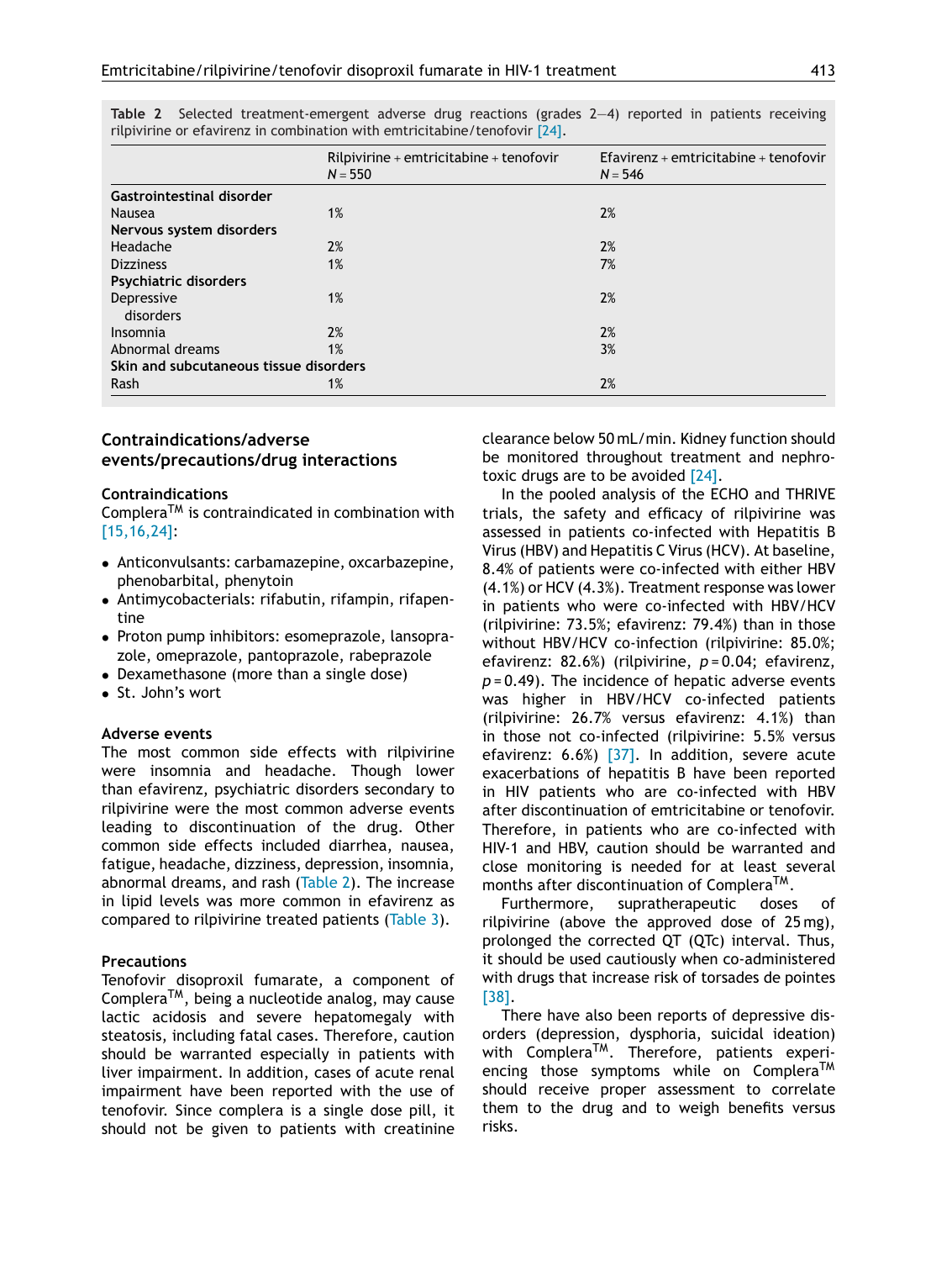| Mean                              | Pooled data from the C209 and C215 trials            |                 |                 |                                                    |              |                 |                 |                        |
|-----------------------------------|------------------------------------------------------|-----------------|-----------------|----------------------------------------------------|--------------|-----------------|-----------------|------------------------|
|                                   | Rilpivirine + emtricitabine + tenofovir<br>$N = 550$ |                 |                 | Efavirenz + emtricitabine + tenofovir<br>$N = 546$ |              |                 |                 |                        |
|                                   | N<br>Mean                                            | <b>Baseline</b> | Week 48         |                                                    | $\mathsf{N}$ | <b>Baseline</b> | Week 48         |                        |
|                                   |                                                      | (mg/dL)         | Mean<br>(mg/dL) | Mean change<br>(mg/dL)                             |              | Mean<br>(mg/dL) | Mean<br>(mg/dL) | Mean change<br>(mg/dL) |
| Total cholesterol<br>(fasting)    | 460                                                  | 162             | 162             | 0                                                  | 438          | 160             | 185             | 25                     |
| HDL-cholesterol<br>(fasting)      | 459                                                  | 42              | 45              | 3                                                  | 437          | 40              | 49              | 9                      |
| LDL-cholesterol<br>(fasting)      | 457                                                  | 97              | 95              | $-2$                                               | 436          | 95              | 109             | 13                     |
| <b>Triglycerides</b><br>(fasting) | 460                                                  | 122             | 111             | $-11$                                              | 438          | 129             | 138             | 8                      |

<span id="page-5-0"></span>**Table 3** Lipid values reported in patients receiving rilpivirine or efavirenz in combination with emtricitabine/tenofovir [\[24\].](#page-7-0)

There is an increased risk of bone fracture with tenofovir, where patients having risk factors for osteoporosis should monitor their bone mineral density (BMD). In a 144 week study of tenofovir in ART naïve HIV patients, there was an observed decrease in BMD at the lumbar spine which was significantly greater in patients receiving tenofovir + lamivudine + efavirenz  $(-2.2% \pm 3.9)$  compared with patients receiving stavudine + lamivudine + efavirenz  $(-1.0% \pm 4.6)$ . Most of the decrease in BMD occurred in the first 24—48 weeks of the study and remained sustained through the 144 weeks. In addition, tenofovir was also associated with increased bone turnover. This was reflected in significant increases in biochemical markers of bone metabolism (serum bone-specific alkaline phosphatase, serum osteocalcin, serum C-telopeptide, and urinary N-telopeptide) [\[24,39\].](#page-7-0)

Other adverse events that require caution include redistribution and accumulation of body fat, buffalo hump, facial wasting, peripheral wasting, breast enlargement, and cushingoid appearance. However, neither the mechanism is known nor a causal relationship is established.

Furthermore, when combining antiretroviral drugs, there have been reports of immune reconstitution syndrome where patients may have an inflammatory response to residual opportunistic infections.

#### **Drug interactions**

Rilpivirine is primarily metabolized by cytochrome P450 (CYP) 3A, and drugs that induce or inhibit CYP3A may thus affect the clearance of rilpivirine.

Co-administration of rilpivirine and drugs that induce CYP3A may result in decreased plasma concentrations of rilpivirine and loss of virologic response and possible resistance to rilpivirine or to the class of NNRTIs. Both rifampin and rifabutin are inducers of the hepatic cytochrome P (CYP) 450 and uridine diphosphate gluconyltransferase (UGT) 1A1 enzymes and are associated with a significant decrease in rilpivirine concentration. Thus, their use in combination with rilpivirine is contraindicated [\[24\].](#page-7-0)

Additionally, co-administration of rilpivirine with drugs that increase gastric pH may result in decreased plasma concentrations of rilpivirine; therefore it is contraindicated with proton pump inhibitors and used with caution in combination with H2 antagonists and antacids [\[11\].](#page-7-0)

#### **Special populations [\[24\]](#page-7-0)**

#### **Pediatric (<18 years old)**

Safety and efficacy of Complera<sup>TM</sup> has not been established in this population.

#### **Geriatric**

Considering the higher frequency of hepatic, renal and cardiac diseases in this population, caution is warranted upon use of Complera<sup>TM</sup>.

#### **Pregnancy/lactation**

Complera<sup>TM</sup> is pregnancy Category B (animal reproduction studies have not shown a risk to the animal fetus but adequate and well-controlled trials in pregnant women have not been conducted).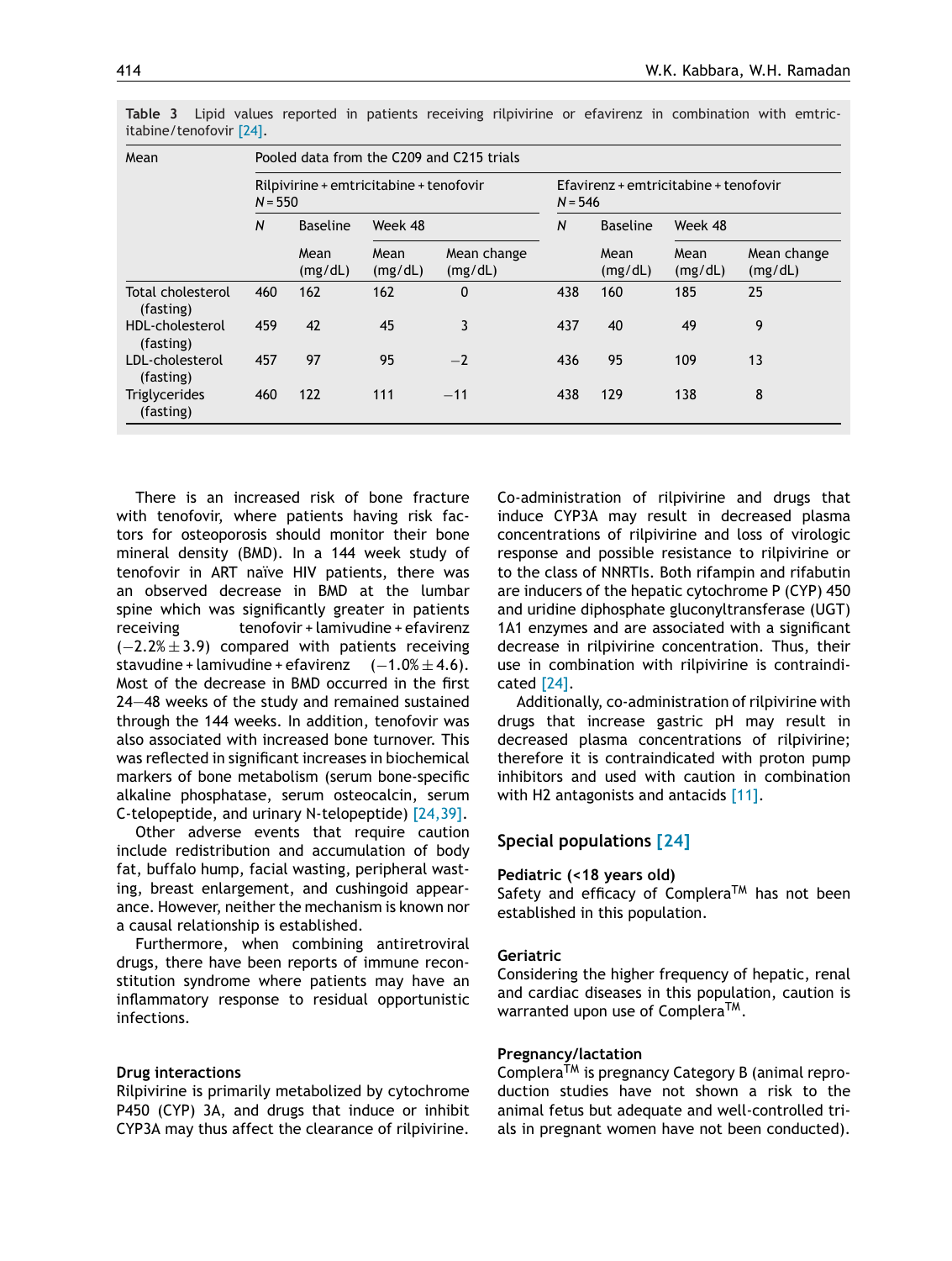<span id="page-6-0"></span>It should be used during pregnancy only if the potential benefit justifies the potential risk to the fetus.

#### **Renal impairment**

Complera<sup>TM</sup> should not be used in moderate, severe or end stage renal impairment (CrCl < 50 mL/min) nor in patients requiring dialysis.

#### **Hepatic impairment**

Complera<sup>TM</sup> can be used in patients with mild to moderate liver disease but it was not studied in severe hepatic impairment.

## **FDA approved indications and potential uses**

Complera<sup>TM</sup> is FDA approved for the treatment of HIV-1 infection in adult patients naïve to antiretroviral treatment who have a pre-ART plasma HIV RNA <100,000 copies/mL and CD4 count >200 cells/mm<sup>3</sup>. As compared to efavirenz, rilpivirine has a higher risk of virological failure if baselines viral load is >100,000 copies/mL, a higher risk of resistance and cross-resistance to the other NNRTIs, and a higher risk of developing lamivudine/emtricitabine associated resistance as compared to efavirenz [\[24\].](#page-7-0)

#### **Dosage, administration and cost**

Complera is a single dose tablet 200 mg/25 mg/300 mg of emtricitabine/rilpivirine/tenofovir disoproxil fumarate respectively. The recommended dose of Complera<sup>TM</sup> is one tablet once daily, taken orally with a meal.

Complera will cost \$1704.64 for a 30-day supply. However, it will be added to Gilead's U.S. Advancing Access program, to aid HIV patients who need financial help [\[40\].](#page-8-0)

## **Summary**

Based on data from the ECHO and THRIVE trials, rilpivirine was shown to be non-inferior to efavirenz in suppressing viral load below 50 copies/mL. In addition, psychiatric disturbances, rash and increase in lipid levels were less common with rilpivirine. Neurological and psychiatric adverse events caused by efavirenz can last for months [\[41\].](#page-8-0) However, virological failure and drug resistance were higher with rilpivirine especially in patients with baseline viral load >100,000 copies/mL. Accordingly, Complera<sup>TM</sup> is a recommended alternative treatment in ART naïve patients who have a pre-ART plasma HIV RNA <100,000 copies/mL and CD4 count  $>200$  cells/mm<sup>3</sup>.

# **Funding**

No funding sources.

# **Conflicts of interest**

No conflict of interest.

# **Ethical approval**

Not required.

# **References**

- [1] [CDC.](http://refhub.elsevier.com/S1876-0341(15)00087-8/sbref0210) [Monitoring](http://refhub.elsevier.com/S1876-0341(15)00087-8/sbref0210) [selected](http://refhub.elsevier.com/S1876-0341(15)00087-8/sbref0210) [national](http://refhub.elsevier.com/S1876-0341(15)00087-8/sbref0210) [HIV](http://refhub.elsevier.com/S1876-0341(15)00087-8/sbref0210) [prevention](http://refhub.elsevier.com/S1876-0341(15)00087-8/sbref0210) [and](http://refhub.elsevier.com/S1876-0341(15)00087-8/sbref0210) [care](http://refhub.elsevier.com/S1876-0341(15)00087-8/sbref0210) [objectives](http://refhub.elsevier.com/S1876-0341(15)00087-8/sbref0210) [by](http://refhub.elsevier.com/S1876-0341(15)00087-8/sbref0210) [using](http://refhub.elsevier.com/S1876-0341(15)00087-8/sbref0210) [HIV](http://refhub.elsevier.com/S1876-0341(15)00087-8/sbref0210) [surveillance](http://refhub.elsevier.com/S1876-0341(15)00087-8/sbref0210) data-United [States](http://refhub.elsevier.com/S1876-0341(15)00087-8/sbref0210) [and](http://refhub.elsevier.com/S1876-0341(15)00087-8/sbref0210) [6](http://refhub.elsevier.com/S1876-0341(15)00087-8/sbref0210) [U.S.](http://refhub.elsevier.com/S1876-0341(15)00087-8/sbref0210) [dependent](http://refhub.elsevier.com/S1876-0341(15)00087-8/sbref0210) areas-2012. [HIV](http://refhub.elsevier.com/S1876-0341(15)00087-8/sbref0210) [Surveill](http://refhub.elsevier.com/S1876-0341(15)00087-8/sbref0210) [Suppl](http://refhub.elsevier.com/S1876-0341(15)00087-8/sbref0210) [Rep](http://refhub.elsevier.com/S1876-0341(15)00087-8/sbref0210) [2014;19\(3\).](http://refhub.elsevier.com/S1876-0341(15)00087-8/sbref0210)
- [2] [Prejean](http://refhub.elsevier.com/S1876-0341(15)00087-8/sbref0215) [J,](http://refhub.elsevier.com/S1876-0341(15)00087-8/sbref0215) [Song](http://refhub.elsevier.com/S1876-0341(15)00087-8/sbref0215) [R,](http://refhub.elsevier.com/S1876-0341(15)00087-8/sbref0215) [Hernandez](http://refhub.elsevier.com/S1876-0341(15)00087-8/sbref0215) [A,](http://refhub.elsevier.com/S1876-0341(15)00087-8/sbref0215) [Ziebell](http://refhub.elsevier.com/S1876-0341(15)00087-8/sbref0215) [R,](http://refhub.elsevier.com/S1876-0341(15)00087-8/sbref0215) [Green](http://refhub.elsevier.com/S1876-0341(15)00087-8/sbref0215) [T,](http://refhub.elsevier.com/S1876-0341(15)00087-8/sbref0215) [Walker](http://refhub.elsevier.com/S1876-0341(15)00087-8/sbref0215) [F,](http://refhub.elsevier.com/S1876-0341(15)00087-8/sbref0215) [et](http://refhub.elsevier.com/S1876-0341(15)00087-8/sbref0215) [al.](http://refhub.elsevier.com/S1876-0341(15)00087-8/sbref0215) [Estimated](http://refhub.elsevier.com/S1876-0341(15)00087-8/sbref0215) [HIV](http://refhub.elsevier.com/S1876-0341(15)00087-8/sbref0215) [incidence](http://refhub.elsevier.com/S1876-0341(15)00087-8/sbref0215) [in](http://refhub.elsevier.com/S1876-0341(15)00087-8/sbref0215) [the](http://refhub.elsevier.com/S1876-0341(15)00087-8/sbref0215) [United](http://refhub.elsevier.com/S1876-0341(15)00087-8/sbref0215) [States,](http://refhub.elsevier.com/S1876-0341(15)00087-8/sbref0215) [2006](http://refhub.elsevier.com/S1876-0341(15)00087-8/sbref0215)—[2009.](http://refhub.elsevier.com/S1876-0341(15)00087-8/sbref0215) [PLoS](http://refhub.elsevier.com/S1876-0341(15)00087-8/sbref0215) [ONE](http://refhub.elsevier.com/S1876-0341(15)00087-8/sbref0215) [2011;6\(8\):e17502.](http://refhub.elsevier.com/S1876-0341(15)00087-8/sbref0215)
- [3] United Nations program for acquired immunodeficiency syndrome prevention. Retrieved October 16, 2014 from: [http://www.unaids.org/en/regionscountries/regions/](http://www.unaids.org/en/regionscountries/regions/middleeastandnorthafrica/) [middleeastandnorthafrica/](http://www.unaids.org/en/regionscountries/regions/middleeastandnorthafrica/)
- [4] UNAIDS. Retrieved October 16, 2014 from: [http://www.](http://www.unaids.org/sites/default/files/en/media/unaids/contentassets/documents/factsheet/2014/20140716_FactSheet_en.pdf) [unaids.org/sites/default/files/en/media/unaids/](http://www.unaids.org/sites/default/files/en/media/unaids/contentassets/documents/factsheet/2014/20140716_FactSheet_en.pdf) [contentassets/documents/factsheet/2014/20140716](http://www.unaids.org/sites/default/files/en/media/unaids/contentassets/documents/factsheet/2014/20140716_FactSheet_en.pdf) [FactSheet](http://www.unaids.org/sites/default/files/en/media/unaids/contentassets/documents/factsheet/2014/20140716_FactSheet_en.pdf)\_en.pdf
- [5] [Mocroft](http://refhub.elsevier.com/S1876-0341(15)00087-8/sbref0230) [A,](http://refhub.elsevier.com/S1876-0341(15)00087-8/sbref0230) [Vella](http://refhub.elsevier.com/S1876-0341(15)00087-8/sbref0230) [S,](http://refhub.elsevier.com/S1876-0341(15)00087-8/sbref0230) [Benfield](http://refhub.elsevier.com/S1876-0341(15)00087-8/sbref0230) [TL,](http://refhub.elsevier.com/S1876-0341(15)00087-8/sbref0230) [Chiesi](http://refhub.elsevier.com/S1876-0341(15)00087-8/sbref0230) [A,](http://refhub.elsevier.com/S1876-0341(15)00087-8/sbref0230) [Miller](http://refhub.elsevier.com/S1876-0341(15)00087-8/sbref0230) [V,](http://refhub.elsevier.com/S1876-0341(15)00087-8/sbref0230) [Gar](http://refhub.elsevier.com/S1876-0341(15)00087-8/sbref0230)[galianos](http://refhub.elsevier.com/S1876-0341(15)00087-8/sbref0230) [P,](http://refhub.elsevier.com/S1876-0341(15)00087-8/sbref0230) [et](http://refhub.elsevier.com/S1876-0341(15)00087-8/sbref0230) [al.](http://refhub.elsevier.com/S1876-0341(15)00087-8/sbref0230) [Changing](http://refhub.elsevier.com/S1876-0341(15)00087-8/sbref0230) [patterns](http://refhub.elsevier.com/S1876-0341(15)00087-8/sbref0230) [of](http://refhub.elsevier.com/S1876-0341(15)00087-8/sbref0230) [mortality](http://refhub.elsevier.com/S1876-0341(15)00087-8/sbref0230) [across](http://refhub.elsevier.com/S1876-0341(15)00087-8/sbref0230) [Europe](http://refhub.elsevier.com/S1876-0341(15)00087-8/sbref0230) [in](http://refhub.elsevier.com/S1876-0341(15)00087-8/sbref0230) [patients](http://refhub.elsevier.com/S1876-0341(15)00087-8/sbref0230) [infected](http://refhub.elsevier.com/S1876-0341(15)00087-8/sbref0230) [with](http://refhub.elsevier.com/S1876-0341(15)00087-8/sbref0230) [HIV-1.](http://refhub.elsevier.com/S1876-0341(15)00087-8/sbref0230) [EuroSIDA](http://refhub.elsevier.com/S1876-0341(15)00087-8/sbref0230) [Study](http://refhub.elsevier.com/S1876-0341(15)00087-8/sbref0230) [Group.](http://refhub.elsevier.com/S1876-0341(15)00087-8/sbref0230) [Lancet](http://refhub.elsevier.com/S1876-0341(15)00087-8/sbref0230) [1998;352\(9142\):1725](http://refhub.elsevier.com/S1876-0341(15)00087-8/sbref0230)—[30.](http://refhub.elsevier.com/S1876-0341(15)00087-8/sbref0230)
- [6] [Palella](http://refhub.elsevier.com/S1876-0341(15)00087-8/sbref0235) [Jr](http://refhub.elsevier.com/S1876-0341(15)00087-8/sbref0235) [FJ,](http://refhub.elsevier.com/S1876-0341(15)00087-8/sbref0235) [Delaney](http://refhub.elsevier.com/S1876-0341(15)00087-8/sbref0235) [KM,](http://refhub.elsevier.com/S1876-0341(15)00087-8/sbref0235) [Moorman](http://refhub.elsevier.com/S1876-0341(15)00087-8/sbref0235) [AC,](http://refhub.elsevier.com/S1876-0341(15)00087-8/sbref0235) [Loveless](http://refhub.elsevier.com/S1876-0341(15)00087-8/sbref0235) [MO,](http://refhub.elsevier.com/S1876-0341(15)00087-8/sbref0235) [Fuhrer](http://refhub.elsevier.com/S1876-0341(15)00087-8/sbref0235) [J,](http://refhub.elsevier.com/S1876-0341(15)00087-8/sbref0235) [Satten](http://refhub.elsevier.com/S1876-0341(15)00087-8/sbref0235) [GA,](http://refhub.elsevier.com/S1876-0341(15)00087-8/sbref0235) [et](http://refhub.elsevier.com/S1876-0341(15)00087-8/sbref0235) [al.](http://refhub.elsevier.com/S1876-0341(15)00087-8/sbref0235) [Declining](http://refhub.elsevier.com/S1876-0341(15)00087-8/sbref0235) [morbidity](http://refhub.elsevier.com/S1876-0341(15)00087-8/sbref0235) [and](http://refhub.elsevier.com/S1876-0341(15)00087-8/sbref0235) [mortality](http://refhub.elsevier.com/S1876-0341(15)00087-8/sbref0235) [among](http://refhub.elsevier.com/S1876-0341(15)00087-8/sbref0235) [patients](http://refhub.elsevier.com/S1876-0341(15)00087-8/sbref0235) [with](http://refhub.elsevier.com/S1876-0341(15)00087-8/sbref0235) [advanced](http://refhub.elsevier.com/S1876-0341(15)00087-8/sbref0235) [human](http://refhub.elsevier.com/S1876-0341(15)00087-8/sbref0235) [immunodeficiency](http://refhub.elsevier.com/S1876-0341(15)00087-8/sbref0235) [virus](http://refhub.elsevier.com/S1876-0341(15)00087-8/sbref0235) [infection.](http://refhub.elsevier.com/S1876-0341(15)00087-8/sbref0235) [HIV](http://refhub.elsevier.com/S1876-0341(15)00087-8/sbref0235) [Outpatient](http://refhub.elsevier.com/S1876-0341(15)00087-8/sbref0235) [Study](http://refhub.elsevier.com/S1876-0341(15)00087-8/sbref0235) [Investigators.](http://refhub.elsevier.com/S1876-0341(15)00087-8/sbref0235) [N](http://refhub.elsevier.com/S1876-0341(15)00087-8/sbref0235) [Engl](http://refhub.elsevier.com/S1876-0341(15)00087-8/sbref0235) [J](http://refhub.elsevier.com/S1876-0341(15)00087-8/sbref0235) [Med](http://refhub.elsevier.com/S1876-0341(15)00087-8/sbref0235) [1998;338\(13\):853—60.](http://refhub.elsevier.com/S1876-0341(15)00087-8/sbref0235)
- [7] [Vittinghoff](http://refhub.elsevier.com/S1876-0341(15)00087-8/sbref0240) [E,](http://refhub.elsevier.com/S1876-0341(15)00087-8/sbref0240) [Scheer](http://refhub.elsevier.com/S1876-0341(15)00087-8/sbref0240) [S,](http://refhub.elsevier.com/S1876-0341(15)00087-8/sbref0240) [O'Malley](http://refhub.elsevier.com/S1876-0341(15)00087-8/sbref0240) [P,](http://refhub.elsevier.com/S1876-0341(15)00087-8/sbref0240) [Colfax](http://refhub.elsevier.com/S1876-0341(15)00087-8/sbref0240) [G,](http://refhub.elsevier.com/S1876-0341(15)00087-8/sbref0240) [Holmberg](http://refhub.elsevier.com/S1876-0341(15)00087-8/sbref0240) [SD,](http://refhub.elsevier.com/S1876-0341(15)00087-8/sbref0240) [Buchbinder](http://refhub.elsevier.com/S1876-0341(15)00087-8/sbref0240) [SP.](http://refhub.elsevier.com/S1876-0341(15)00087-8/sbref0240) [Combination](http://refhub.elsevier.com/S1876-0341(15)00087-8/sbref0240) [antiretroviral](http://refhub.elsevier.com/S1876-0341(15)00087-8/sbref0240) [therapy](http://refhub.elsevier.com/S1876-0341(15)00087-8/sbref0240) [and](http://refhub.elsevier.com/S1876-0341(15)00087-8/sbref0240) [recent](http://refhub.elsevier.com/S1876-0341(15)00087-8/sbref0240) [declines](http://refhub.elsevier.com/S1876-0341(15)00087-8/sbref0240) [in](http://refhub.elsevier.com/S1876-0341(15)00087-8/sbref0240) [AIDS](http://refhub.elsevier.com/S1876-0341(15)00087-8/sbref0240) [incidence](http://refhub.elsevier.com/S1876-0341(15)00087-8/sbref0240) [and](http://refhub.elsevier.com/S1876-0341(15)00087-8/sbref0240) [mortality.](http://refhub.elsevier.com/S1876-0341(15)00087-8/sbref0240) [J](http://refhub.elsevier.com/S1876-0341(15)00087-8/sbref0240) [Infect](http://refhub.elsevier.com/S1876-0341(15)00087-8/sbref0240) [Dis](http://refhub.elsevier.com/S1876-0341(15)00087-8/sbref0240) [1999;179\(3\):717—20.](http://refhub.elsevier.com/S1876-0341(15)00087-8/sbref0240)
- [8] [Art](http://refhub.elsevier.com/S1876-0341(15)00087-8/sbref0245) [CC.](http://refhub.elsevier.com/S1876-0341(15)00087-8/sbref0245) [Life](http://refhub.elsevier.com/S1876-0341(15)00087-8/sbref0245) [expectancy](http://refhub.elsevier.com/S1876-0341(15)00087-8/sbref0245) [of](http://refhub.elsevier.com/S1876-0341(15)00087-8/sbref0245) [individuals](http://refhub.elsevier.com/S1876-0341(15)00087-8/sbref0245) [on](http://refhub.elsevier.com/S1876-0341(15)00087-8/sbref0245) [combina](http://refhub.elsevier.com/S1876-0341(15)00087-8/sbref0245)[tion](http://refhub.elsevier.com/S1876-0341(15)00087-8/sbref0245) [antiretroviral](http://refhub.elsevier.com/S1876-0341(15)00087-8/sbref0245) [therapy](http://refhub.elsevier.com/S1876-0341(15)00087-8/sbref0245) [in](http://refhub.elsevier.com/S1876-0341(15)00087-8/sbref0245) [high-income](http://refhub.elsevier.com/S1876-0341(15)00087-8/sbref0245) [countries:](http://refhub.elsevier.com/S1876-0341(15)00087-8/sbref0245) [a](http://refhub.elsevier.com/S1876-0341(15)00087-8/sbref0245) [collaborative](http://refhub.elsevier.com/S1876-0341(15)00087-8/sbref0245) [analysis](http://refhub.elsevier.com/S1876-0341(15)00087-8/sbref0245) [of](http://refhub.elsevier.com/S1876-0341(15)00087-8/sbref0245) [14](http://refhub.elsevier.com/S1876-0341(15)00087-8/sbref0245) [cohort](http://refhub.elsevier.com/S1876-0341(15)00087-8/sbref0245) [studies.](http://refhub.elsevier.com/S1876-0341(15)00087-8/sbref0245) [Lancet](http://refhub.elsevier.com/S1876-0341(15)00087-8/sbref0245) [2008;372\(9635\):293—9.](http://refhub.elsevier.com/S1876-0341(15)00087-8/sbref0245)
- [9] [Wood](http://refhub.elsevier.com/S1876-0341(15)00087-8/sbref0250) [E,](http://refhub.elsevier.com/S1876-0341(15)00087-8/sbref0250) [Kerr](http://refhub.elsevier.com/S1876-0341(15)00087-8/sbref0250) [T,](http://refhub.elsevier.com/S1876-0341(15)00087-8/sbref0250) [Marshall](http://refhub.elsevier.com/S1876-0341(15)00087-8/sbref0250) [BD,](http://refhub.elsevier.com/S1876-0341(15)00087-8/sbref0250) [Li](http://refhub.elsevier.com/S1876-0341(15)00087-8/sbref0250) [K,](http://refhub.elsevier.com/S1876-0341(15)00087-8/sbref0250) [Zhang](http://refhub.elsevier.com/S1876-0341(15)00087-8/sbref0250) [R,](http://refhub.elsevier.com/S1876-0341(15)00087-8/sbref0250) [Hogg](http://refhub.elsevier.com/S1876-0341(15)00087-8/sbref0250) [RS,](http://refhub.elsevier.com/S1876-0341(15)00087-8/sbref0250) [et](http://refhub.elsevier.com/S1876-0341(15)00087-8/sbref0250) [al.](http://refhub.elsevier.com/S1876-0341(15)00087-8/sbref0250) [Longitudinal](http://refhub.elsevier.com/S1876-0341(15)00087-8/sbref0250) [community](http://refhub.elsevier.com/S1876-0341(15)00087-8/sbref0250) [plasma](http://refhub.elsevier.com/S1876-0341(15)00087-8/sbref0250) [HIV-1](http://refhub.elsevier.com/S1876-0341(15)00087-8/sbref0250) [RNA](http://refhub.elsevier.com/S1876-0341(15)00087-8/sbref0250) [concentrations](http://refhub.elsevier.com/S1876-0341(15)00087-8/sbref0250) [and](http://refhub.elsevier.com/S1876-0341(15)00087-8/sbref0250) [incidence](http://refhub.elsevier.com/S1876-0341(15)00087-8/sbref0250) [of](http://refhub.elsevier.com/S1876-0341(15)00087-8/sbref0250) [HIV-1](http://refhub.elsevier.com/S1876-0341(15)00087-8/sbref0250) [among](http://refhub.elsevier.com/S1876-0341(15)00087-8/sbref0250) [injecting](http://refhub.elsevier.com/S1876-0341(15)00087-8/sbref0250) [drug](http://refhub.elsevier.com/S1876-0341(15)00087-8/sbref0250) [users:](http://refhub.elsevier.com/S1876-0341(15)00087-8/sbref0250) [prospec](http://refhub.elsevier.com/S1876-0341(15)00087-8/sbref0250)[tive](http://refhub.elsevier.com/S1876-0341(15)00087-8/sbref0250) [cohort](http://refhub.elsevier.com/S1876-0341(15)00087-8/sbref0250) [study.](http://refhub.elsevier.com/S1876-0341(15)00087-8/sbref0250) [BMJ](http://refhub.elsevier.com/S1876-0341(15)00087-8/sbref0250) [2009;338:b1649.](http://refhub.elsevier.com/S1876-0341(15)00087-8/sbref0250)
- [10] [Cohen](http://refhub.elsevier.com/S1876-0341(15)00087-8/sbref0255) [MS,](http://refhub.elsevier.com/S1876-0341(15)00087-8/sbref0255) [Chen](http://refhub.elsevier.com/S1876-0341(15)00087-8/sbref0255) [YQ,](http://refhub.elsevier.com/S1876-0341(15)00087-8/sbref0255) [McCauley](http://refhub.elsevier.com/S1876-0341(15)00087-8/sbref0255) [M,](http://refhub.elsevier.com/S1876-0341(15)00087-8/sbref0255) [Gamble](http://refhub.elsevier.com/S1876-0341(15)00087-8/sbref0255) [T,](http://refhub.elsevier.com/S1876-0341(15)00087-8/sbref0255) [Hosseinipour](http://refhub.elsevier.com/S1876-0341(15)00087-8/sbref0255) [MC,](http://refhub.elsevier.com/S1876-0341(15)00087-8/sbref0255) [Kumarasamy](http://refhub.elsevier.com/S1876-0341(15)00087-8/sbref0255) [N,](http://refhub.elsevier.com/S1876-0341(15)00087-8/sbref0255) [et](http://refhub.elsevier.com/S1876-0341(15)00087-8/sbref0255) [al.](http://refhub.elsevier.com/S1876-0341(15)00087-8/sbref0255) [Prevention](http://refhub.elsevier.com/S1876-0341(15)00087-8/sbref0255) [of](http://refhub.elsevier.com/S1876-0341(15)00087-8/sbref0255) [HIV-1](http://refhub.elsevier.com/S1876-0341(15)00087-8/sbref0255) [infec](http://refhub.elsevier.com/S1876-0341(15)00087-8/sbref0255)[tion](http://refhub.elsevier.com/S1876-0341(15)00087-8/sbref0255) [with](http://refhub.elsevier.com/S1876-0341(15)00087-8/sbref0255) [early](http://refhub.elsevier.com/S1876-0341(15)00087-8/sbref0255) [antiretroviral](http://refhub.elsevier.com/S1876-0341(15)00087-8/sbref0255) [therapy.](http://refhub.elsevier.com/S1876-0341(15)00087-8/sbref0255) [N](http://refhub.elsevier.com/S1876-0341(15)00087-8/sbref0255) [Engl](http://refhub.elsevier.com/S1876-0341(15)00087-8/sbref0255) [J](http://refhub.elsevier.com/S1876-0341(15)00087-8/sbref0255) [Med](http://refhub.elsevier.com/S1876-0341(15)00087-8/sbref0255) [2011;365\(6\):493](http://refhub.elsevier.com/S1876-0341(15)00087-8/sbref0255)—[505.](http://refhub.elsevier.com/S1876-0341(15)00087-8/sbref0255)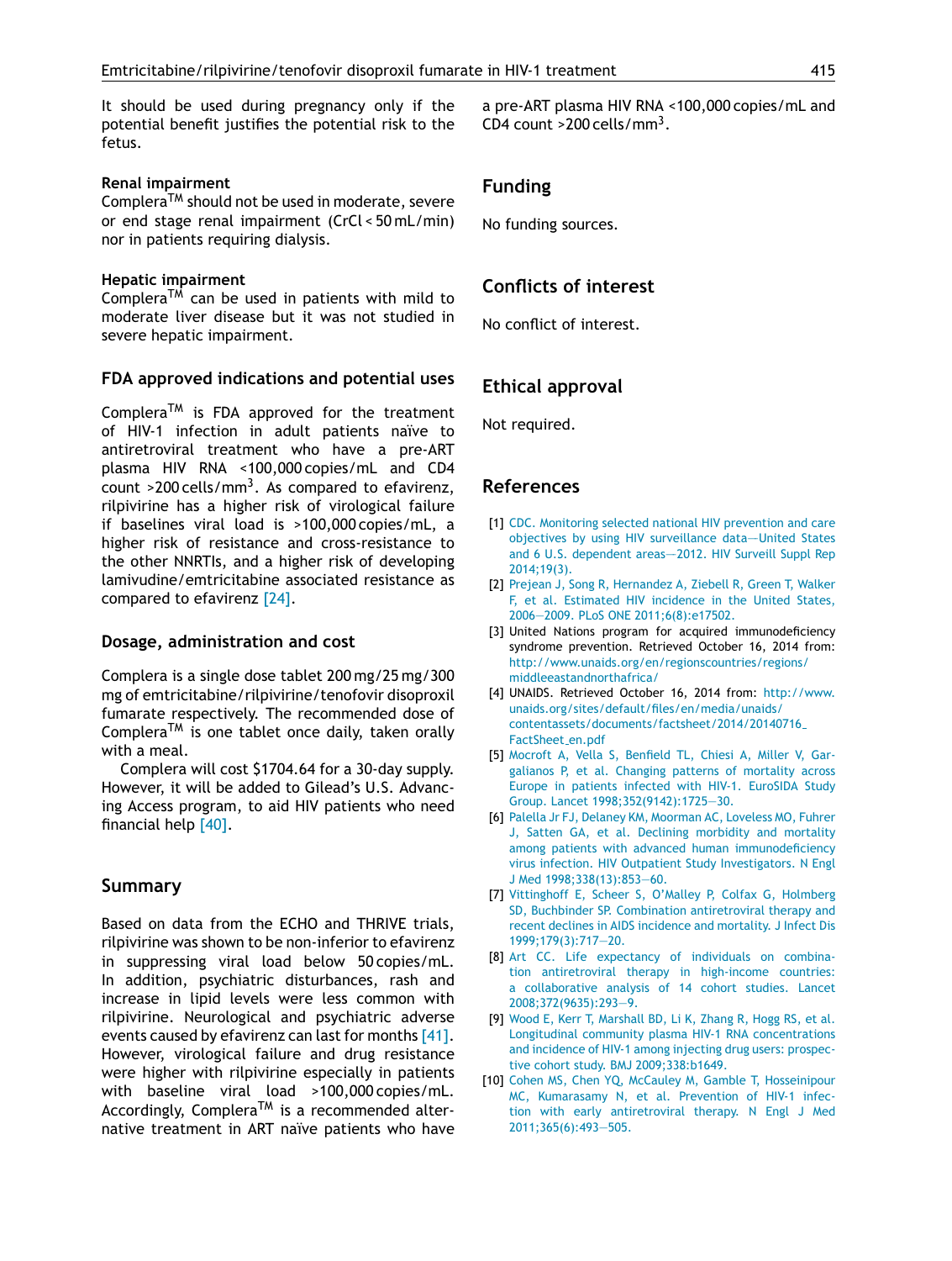- <span id="page-7-0"></span>[11] DHHS Panel on Antiretroviral Guidelines for Adult and Adolescents. Guidelines for the use of antiretroviral agents in HIV-1-infected adults and adolescents; 2014, November 13 [http://www.aidsinfo.nih.gov/ContentFiles/](http://www.aidsinfo.nih.gov/ContentFiles/AdultandAdolescentGL.pdf) [AdultandAdolescentGL.pdf](http://www.aidsinfo.nih.gov/ContentFiles/AdultandAdolescentGL.pdf) [accessed 10.03.15].
- [12] [Thompson](http://refhub.elsevier.com/S1876-0341(15)00087-8/sbref0265) [MA,](http://refhub.elsevier.com/S1876-0341(15)00087-8/sbref0265) [Aberg](http://refhub.elsevier.com/S1876-0341(15)00087-8/sbref0265) [JA,](http://refhub.elsevier.com/S1876-0341(15)00087-8/sbref0265) [Cahn](http://refhub.elsevier.com/S1876-0341(15)00087-8/sbref0265) [P,](http://refhub.elsevier.com/S1876-0341(15)00087-8/sbref0265) [Montaner](http://refhub.elsevier.com/S1876-0341(15)00087-8/sbref0265) [JS,](http://refhub.elsevier.com/S1876-0341(15)00087-8/sbref0265) [Rizzardini](http://refhub.elsevier.com/S1876-0341(15)00087-8/sbref0265) [G,](http://refhub.elsevier.com/S1876-0341(15)00087-8/sbref0265) [Telenti](http://refhub.elsevier.com/S1876-0341(15)00087-8/sbref0265) [A,](http://refhub.elsevier.com/S1876-0341(15)00087-8/sbref0265) [et](http://refhub.elsevier.com/S1876-0341(15)00087-8/sbref0265) [al.](http://refhub.elsevier.com/S1876-0341(15)00087-8/sbref0265) [Antiretroviral](http://refhub.elsevier.com/S1876-0341(15)00087-8/sbref0265) [treatment](http://refhub.elsevier.com/S1876-0341(15)00087-8/sbref0265) [of](http://refhub.elsevier.com/S1876-0341(15)00087-8/sbref0265) [adult](http://refhub.elsevier.com/S1876-0341(15)00087-8/sbref0265) [HIV](http://refhub.elsevier.com/S1876-0341(15)00087-8/sbref0265) [infection:](http://refhub.elsevier.com/S1876-0341(15)00087-8/sbref0265) [2010](http://refhub.elsevier.com/S1876-0341(15)00087-8/sbref0265) [recommendations](http://refhub.elsevier.com/S1876-0341(15)00087-8/sbref0265) [of](http://refhub.elsevier.com/S1876-0341(15)00087-8/sbref0265) [the](http://refhub.elsevier.com/S1876-0341(15)00087-8/sbref0265) [International](http://refhub.elsevier.com/S1876-0341(15)00087-8/sbref0265) [AIDS](http://refhub.elsevier.com/S1876-0341(15)00087-8/sbref0265) [Society—–USA](http://refhub.elsevier.com/S1876-0341(15)00087-8/sbref0265) [Panel.](http://refhub.elsevier.com/S1876-0341(15)00087-8/sbref0265) [JAMA](http://refhub.elsevier.com/S1876-0341(15)00087-8/sbref0265) [2010;304:321—33.](http://refhub.elsevier.com/S1876-0341(15)00087-8/sbref0265)
- [13] [Gazzard](http://refhub.elsevier.com/S1876-0341(15)00087-8/sbref0270) [BG,](http://refhub.elsevier.com/S1876-0341(15)00087-8/sbref0270) [Anderson](http://refhub.elsevier.com/S1876-0341(15)00087-8/sbref0270) [J,](http://refhub.elsevier.com/S1876-0341(15)00087-8/sbref0270) [Babiker](http://refhub.elsevier.com/S1876-0341(15)00087-8/sbref0270) [A,](http://refhub.elsevier.com/S1876-0341(15)00087-8/sbref0270) [Boffito](http://refhub.elsevier.com/S1876-0341(15)00087-8/sbref0270) [M,](http://refhub.elsevier.com/S1876-0341(15)00087-8/sbref0270) [Brook](http://refhub.elsevier.com/S1876-0341(15)00087-8/sbref0270) [G,](http://refhub.elsevier.com/S1876-0341(15)00087-8/sbref0270) [Brough](http://refhub.elsevier.com/S1876-0341(15)00087-8/sbref0270) [G,](http://refhub.elsevier.com/S1876-0341(15)00087-8/sbref0270) [et](http://refhub.elsevier.com/S1876-0341(15)00087-8/sbref0270) [al.](http://refhub.elsevier.com/S1876-0341(15)00087-8/sbref0270) [British](http://refhub.elsevier.com/S1876-0341(15)00087-8/sbref0270) [HIV](http://refhub.elsevier.com/S1876-0341(15)00087-8/sbref0270) [Association](http://refhub.elsevier.com/S1876-0341(15)00087-8/sbref0270) [Guidelines](http://refhub.elsevier.com/S1876-0341(15)00087-8/sbref0270) [for](http://refhub.elsevier.com/S1876-0341(15)00087-8/sbref0270) [the](http://refhub.elsevier.com/S1876-0341(15)00087-8/sbref0270) [treatment](http://refhub.elsevier.com/S1876-0341(15)00087-8/sbref0270) [of](http://refhub.elsevier.com/S1876-0341(15)00087-8/sbref0270) [HIV-1-infected](http://refhub.elsevier.com/S1876-0341(15)00087-8/sbref0270) [adults](http://refhub.elsevier.com/S1876-0341(15)00087-8/sbref0270) [with](http://refhub.elsevier.com/S1876-0341(15)00087-8/sbref0270) [antiretroviral](http://refhub.elsevier.com/S1876-0341(15)00087-8/sbref0270) [ther](http://refhub.elsevier.com/S1876-0341(15)00087-8/sbref0270)[apy](http://refhub.elsevier.com/S1876-0341(15)00087-8/sbref0270) [2008.](http://refhub.elsevier.com/S1876-0341(15)00087-8/sbref0270) [HIV](http://refhub.elsevier.com/S1876-0341(15)00087-8/sbref0270) [Med](http://refhub.elsevier.com/S1876-0341(15)00087-8/sbref0270) [2008;9:563—608.](http://refhub.elsevier.com/S1876-0341(15)00087-8/sbref0270)
- [14] [Perez-Molina](http://refhub.elsevier.com/S1876-0341(15)00087-8/sbref0275) [JA.](http://refhub.elsevier.com/S1876-0341(15)00087-8/sbref0275) [Safety](http://refhub.elsevier.com/S1876-0341(15)00087-8/sbref0275) [and](http://refhub.elsevier.com/S1876-0341(15)00087-8/sbref0275) [tolerance](http://refhub.elsevier.com/S1876-0341(15)00087-8/sbref0275) [of](http://refhub.elsevier.com/S1876-0341(15)00087-8/sbref0275) [efavirenz](http://refhub.elsevier.com/S1876-0341(15)00087-8/sbref0275) [in](http://refhub.elsevier.com/S1876-0341(15)00087-8/sbref0275) [dif](http://refhub.elsevier.com/S1876-0341(15)00087-8/sbref0275)[ferent](http://refhub.elsevier.com/S1876-0341(15)00087-8/sbref0275) [antiretroviral](http://refhub.elsevier.com/S1876-0341(15)00087-8/sbref0275) [regimens:](http://refhub.elsevier.com/S1876-0341(15)00087-8/sbref0275) [results](http://refhub.elsevier.com/S1876-0341(15)00087-8/sbref0275) [from](http://refhub.elsevier.com/S1876-0341(15)00087-8/sbref0275) [a](http://refhub.elsevier.com/S1876-0341(15)00087-8/sbref0275) [national](http://refhub.elsevier.com/S1876-0341(15)00087-8/sbref0275) [multicenter](http://refhub.elsevier.com/S1876-0341(15)00087-8/sbref0275) [prospective](http://refhub.elsevier.com/S1876-0341(15)00087-8/sbref0275) [study](http://refhub.elsevier.com/S1876-0341(15)00087-8/sbref0275) [in](http://refhub.elsevier.com/S1876-0341(15)00087-8/sbref0275) [1,033](http://refhub.elsevier.com/S1876-0341(15)00087-8/sbref0275) [HIV-infected](http://refhub.elsevier.com/S1876-0341(15)00087-8/sbref0275) [patients.](http://refhub.elsevier.com/S1876-0341(15)00087-8/sbref0275) [HIV](http://refhub.elsevier.com/S1876-0341(15)00087-8/sbref0275) [Clin](http://refhub.elsevier.com/S1876-0341(15)00087-8/sbref0275) [Trials](http://refhub.elsevier.com/S1876-0341(15)00087-8/sbref0275) [2002;3:279](http://refhub.elsevier.com/S1876-0341(15)00087-8/sbref0275)—[86.](http://refhub.elsevier.com/S1876-0341(15)00087-8/sbref0275)
- [15] Bristol-Myers Squibb. FDA label for efavirenz capsules and tablets; 2010, November [http://packageinserts.bms.com/](http://packageinserts.bms.com/pi/pi_sustiva.pdf) pi/pi [sustiva.pdf](http://packageinserts.bms.com/pi/pi_sustiva.pdf) [accessed 16.10.14].
- [16] [Edurant](http://refhub.elsevier.com/S1876-0341(15)00087-8/sbref0285) [\[Package](http://refhub.elsevier.com/S1876-0341(15)00087-8/sbref0285) [insert\].](http://refhub.elsevier.com/S1876-0341(15)00087-8/sbref0285) [Latina,](http://refhub.elsevier.com/S1876-0341(15)00087-8/sbref0285) [Italy:](http://refhub.elsevier.com/S1876-0341(15)00087-8/sbref0285) [Janssen-Cilag;](http://refhub.elsevier.com/S1876-0341(15)00087-8/sbref0285) [2011.](http://refhub.elsevier.com/S1876-0341(15)00087-8/sbref0285)
- [17] US Food and Drug Administration. Approval of edurant (rilpivirine) a new NNRTI for the treatment of HIV in treatment naïve patients; 2011, May 20 [http://www.fda.gov/](http://www.fda.gov/ForConsumers/ByAudience/ForPatientAdvocates/HIVandAIDSActivities/ucm256151.htm) [ForConsumers/ByAudience/ForPatientAdvocates/](http://www.fda.gov/ForConsumers/ByAudience/ForPatientAdvocates/HIVandAIDSActivities/ucm256151.htm) [HIVandAIDSActivities/ucm256151.htm](http://www.fda.gov/ForConsumers/ByAudience/ForPatientAdvocates/HIVandAIDSActivities/ucm256151.htm) [accessed 16.10.14].
- [18] [Desmidt](http://refhub.elsevier.com/S1876-0341(15)00087-8/sbref0295) [M,](http://refhub.elsevier.com/S1876-0341(15)00087-8/sbref0295) [Willems](http://refhub.elsevier.com/S1876-0341(15)00087-8/sbref0295) [B,](http://refhub.elsevier.com/S1876-0341(15)00087-8/sbref0295) [Dom](http://refhub.elsevier.com/S1876-0341(15)00087-8/sbref0295) [P,](http://refhub.elsevier.com/S1876-0341(15)00087-8/sbref0295) [Bailey](http://refhub.elsevier.com/S1876-0341(15)00087-8/sbref0295) [G,](http://refhub.elsevier.com/S1876-0341(15)00087-8/sbref0295) [De](http://refhub.elsevier.com/S1876-0341(15)00087-8/sbref0295) [Schaepdrijver](http://refhub.elsevier.com/S1876-0341(15)00087-8/sbref0295) [L,](http://refhub.elsevier.com/S1876-0341(15)00087-8/sbref0295) [Lammens](http://refhub.elsevier.com/S1876-0341(15)00087-8/sbref0295) [L,](http://refhub.elsevier.com/S1876-0341(15)00087-8/sbref0295) [et](http://refhub.elsevier.com/S1876-0341(15)00087-8/sbref0295) [al.](http://refhub.elsevier.com/S1876-0341(15)00087-8/sbref0295) [Absence](http://refhub.elsevier.com/S1876-0341(15)00087-8/sbref0295) [of](http://refhub.elsevier.com/S1876-0341(15)00087-8/sbref0295) [a](http://refhub.elsevier.com/S1876-0341(15)00087-8/sbref0295) [teratogenic](http://refhub.elsevier.com/S1876-0341(15)00087-8/sbref0295) [potential](http://refhub.elsevier.com/S1876-0341(15)00087-8/sbref0295) [from](http://refhub.elsevier.com/S1876-0341(15)00087-8/sbref0295) [a](http://refhub.elsevier.com/S1876-0341(15)00087-8/sbref0295) [novel](http://refhub.elsevier.com/S1876-0341(15)00087-8/sbref0295) [next-generation](http://refhub.elsevier.com/S1876-0341(15)00087-8/sbref0295) [NNRTI,](http://refhub.elsevier.com/S1876-0341(15)00087-8/sbref0295) [TMC278.](http://refhub.elsevier.com/S1876-0341(15)00087-8/sbref0295) [In:](http://refhub.elsevier.com/S1876-0341(15)00087-8/sbref0295) [12th](http://refhub.elsevier.com/S1876-0341(15)00087-8/sbref0295) [European](http://refhub.elsevier.com/S1876-0341(15)00087-8/sbref0295) [AIDS](http://refhub.elsevier.com/S1876-0341(15)00087-8/sbref0295) [conference.](http://refhub.elsevier.com/S1876-0341(15)00087-8/sbref0295) [2009](http://refhub.elsevier.com/S1876-0341(15)00087-8/sbref0295) [\[Abstract](http://refhub.elsevier.com/S1876-0341(15)00087-8/sbref0295) [PE7.1/4\].](http://refhub.elsevier.com/S1876-0341(15)00087-8/sbref0295)
- [19] [Pozniak](http://refhub.elsevier.com/S1876-0341(15)00087-8/sbref0300) [AL,](http://refhub.elsevier.com/S1876-0341(15)00087-8/sbref0300) [Morales-Ramirez](http://refhub.elsevier.com/S1876-0341(15)00087-8/sbref0300) [J,](http://refhub.elsevier.com/S1876-0341(15)00087-8/sbref0300) [Katabira](http://refhub.elsevier.com/S1876-0341(15)00087-8/sbref0300) [E,](http://refhub.elsevier.com/S1876-0341(15)00087-8/sbref0300) [Steyn](http://refhub.elsevier.com/S1876-0341(15)00087-8/sbref0300) [D,](http://refhub.elsevier.com/S1876-0341(15)00087-8/sbref0300) [Lupo](http://refhub.elsevier.com/S1876-0341(15)00087-8/sbref0300) [SH,](http://refhub.elsevier.com/S1876-0341(15)00087-8/sbref0300) [Santoscoy](http://refhub.elsevier.com/S1876-0341(15)00087-8/sbref0300) [M,](http://refhub.elsevier.com/S1876-0341(15)00087-8/sbref0300) [et](http://refhub.elsevier.com/S1876-0341(15)00087-8/sbref0300) [al.](http://refhub.elsevier.com/S1876-0341(15)00087-8/sbref0300) [Efficacy](http://refhub.elsevier.com/S1876-0341(15)00087-8/sbref0300) [and](http://refhub.elsevier.com/S1876-0341(15)00087-8/sbref0300) [safety](http://refhub.elsevier.com/S1876-0341(15)00087-8/sbref0300) [of](http://refhub.elsevier.com/S1876-0341(15)00087-8/sbref0300) [TMC278](http://refhub.elsevier.com/S1876-0341(15)00087-8/sbref0300) [in](http://refhub.elsevier.com/S1876-0341(15)00087-8/sbref0300) [antiretroviral-naïve](http://refhub.elsevier.com/S1876-0341(15)00087-8/sbref0300) [HIV-1](http://refhub.elsevier.com/S1876-0341(15)00087-8/sbref0300) [patients:](http://refhub.elsevier.com/S1876-0341(15)00087-8/sbref0300) [week](http://refhub.elsevier.com/S1876-0341(15)00087-8/sbref0300) [96](http://refhub.elsevier.com/S1876-0341(15)00087-8/sbref0300) [results](http://refhub.elsevier.com/S1876-0341(15)00087-8/sbref0300) [of](http://refhub.elsevier.com/S1876-0341(15)00087-8/sbref0300) [a](http://refhub.elsevier.com/S1876-0341(15)00087-8/sbref0300) [phase](http://refhub.elsevier.com/S1876-0341(15)00087-8/sbref0300) [IIb](http://refhub.elsevier.com/S1876-0341(15)00087-8/sbref0300) [randomized](http://refhub.elsevier.com/S1876-0341(15)00087-8/sbref0300) [trial.](http://refhub.elsevier.com/S1876-0341(15)00087-8/sbref0300) [AIDS](http://refhub.elsevier.com/S1876-0341(15)00087-8/sbref0300) [2010;24:55—65.](http://refhub.elsevier.com/S1876-0341(15)00087-8/sbref0300)
- [20] [Wilkin](http://refhub.elsevier.com/S1876-0341(15)00087-8/sbref0305) [A,](http://refhub.elsevier.com/S1876-0341(15)00087-8/sbref0305) [Pozniak](http://refhub.elsevier.com/S1876-0341(15)00087-8/sbref0305) [AL,](http://refhub.elsevier.com/S1876-0341(15)00087-8/sbref0305) [Morales-Ramirez](http://refhub.elsevier.com/S1876-0341(15)00087-8/sbref0305) [J.](http://refhub.elsevier.com/S1876-0341(15)00087-8/sbref0305) [TMC278](http://refhub.elsevier.com/S1876-0341(15)00087-8/sbref0305) [shows](http://refhub.elsevier.com/S1876-0341(15)00087-8/sbref0305) [favorable](http://refhub.elsevier.com/S1876-0341(15)00087-8/sbref0305) [tolerability](http://refhub.elsevier.com/S1876-0341(15)00087-8/sbref0305) [and](http://refhub.elsevier.com/S1876-0341(15)00087-8/sbref0305) [non-inferior](http://refhub.elsevier.com/S1876-0341(15)00087-8/sbref0305) [efficacy](http://refhub.elsevier.com/S1876-0341(15)00087-8/sbref0305) [compared](http://refhub.elsevier.com/S1876-0341(15)00087-8/sbref0305) [to](http://refhub.elsevier.com/S1876-0341(15)00087-8/sbref0305) [efavirenz](http://refhub.elsevier.com/S1876-0341(15)00087-8/sbref0305) [over](http://refhub.elsevier.com/S1876-0341(15)00087-8/sbref0305) [192](http://refhub.elsevier.com/S1876-0341(15)00087-8/sbref0305) [weeks](http://refhub.elsevier.com/S1876-0341(15)00087-8/sbref0305) [in](http://refhub.elsevier.com/S1876-0341(15)00087-8/sbref0305) [HIV-1-infected](http://refhub.elsevier.com/S1876-0341(15)00087-8/sbref0305) [treatment-naïve](http://refhub.elsevier.com/S1876-0341(15)00087-8/sbref0305) [patients.](http://refhub.elsevier.com/S1876-0341(15)00087-8/sbref0305) [In:](http://refhub.elsevier.com/S1876-0341(15)00087-8/sbref0305) [19th](http://refhub.elsevier.com/S1876-0341(15)00087-8/sbref0305) [annual](http://refhub.elsevier.com/S1876-0341(15)00087-8/sbref0305) [Canadian](http://refhub.elsevier.com/S1876-0341(15)00087-8/sbref0305) [conference](http://refhub.elsevier.com/S1876-0341(15)00087-8/sbref0305) [on](http://refhub.elsevier.com/S1876-0341(15)00087-8/sbref0305) [HIV/AIDS](http://refhub.elsevier.com/S1876-0341(15)00087-8/sbref0305) [research.](http://refhub.elsevier.com/S1876-0341(15)00087-8/sbref0305) [2010](http://refhub.elsevier.com/S1876-0341(15)00087-8/sbref0305) [\[Abstract](http://refhub.elsevier.com/S1876-0341(15)00087-8/sbref0305) [7214\].](http://refhub.elsevier.com/S1876-0341(15)00087-8/sbref0305)
- [21] [Cohen](http://refhub.elsevier.com/S1876-0341(15)00087-8/sbref0310) [CJ,](http://refhub.elsevier.com/S1876-0341(15)00087-8/sbref0310) [Andrade-Villanueva](http://refhub.elsevier.com/S1876-0341(15)00087-8/sbref0310) [J,](http://refhub.elsevier.com/S1876-0341(15)00087-8/sbref0310) [Clotet](http://refhub.elsevier.com/S1876-0341(15)00087-8/sbref0310) [B,](http://refhub.elsevier.com/S1876-0341(15)00087-8/sbref0310) [Fourie](http://refhub.elsevier.com/S1876-0341(15)00087-8/sbref0310) [J,](http://refhub.elsevier.com/S1876-0341(15)00087-8/sbref0310) [Johnson](http://refhub.elsevier.com/S1876-0341(15)00087-8/sbref0310) [MA,](http://refhub.elsevier.com/S1876-0341(15)00087-8/sbref0310) [Ruxrungtham](http://refhub.elsevier.com/S1876-0341(15)00087-8/sbref0310) [K,](http://refhub.elsevier.com/S1876-0341(15)00087-8/sbref0310) [et](http://refhub.elsevier.com/S1876-0341(15)00087-8/sbref0310) [al.](http://refhub.elsevier.com/S1876-0341(15)00087-8/sbref0310) [Rilpivirine](http://refhub.elsevier.com/S1876-0341(15)00087-8/sbref0310) [versus](http://refhub.elsevier.com/S1876-0341(15)00087-8/sbref0310) [efavirenz](http://refhub.elsevier.com/S1876-0341(15)00087-8/sbref0310) [with](http://refhub.elsevier.com/S1876-0341(15)00087-8/sbref0310) [two](http://refhub.elsevier.com/S1876-0341(15)00087-8/sbref0310) [background](http://refhub.elsevier.com/S1876-0341(15)00087-8/sbref0310) [nucleoside](http://refhub.elsevier.com/S1876-0341(15)00087-8/sbref0310) [or](http://refhub.elsevier.com/S1876-0341(15)00087-8/sbref0310) [nucleotide](http://refhub.elsevier.com/S1876-0341(15)00087-8/sbref0310) [reverse](http://refhub.elsevier.com/S1876-0341(15)00087-8/sbref0310) [trans](http://refhub.elsevier.com/S1876-0341(15)00087-8/sbref0310)[criptase](http://refhub.elsevier.com/S1876-0341(15)00087-8/sbref0310) [inhibitors](http://refhub.elsevier.com/S1876-0341(15)00087-8/sbref0310) [in](http://refhub.elsevier.com/S1876-0341(15)00087-8/sbref0310) [treatment-naïve](http://refhub.elsevier.com/S1876-0341(15)00087-8/sbref0310) [adults](http://refhub.elsevier.com/S1876-0341(15)00087-8/sbref0310) [infected](http://refhub.elsevier.com/S1876-0341(15)00087-8/sbref0310) [with](http://refhub.elsevier.com/S1876-0341(15)00087-8/sbref0310) [HIV-1](http://refhub.elsevier.com/S1876-0341(15)00087-8/sbref0310) [\(THRIVE\):](http://refhub.elsevier.com/S1876-0341(15)00087-8/sbref0310) [a](http://refhub.elsevier.com/S1876-0341(15)00087-8/sbref0310) [phase](http://refhub.elsevier.com/S1876-0341(15)00087-8/sbref0310) [3,](http://refhub.elsevier.com/S1876-0341(15)00087-8/sbref0310) [randomised,](http://refhub.elsevier.com/S1876-0341(15)00087-8/sbref0310) [non-inferiority](http://refhub.elsevier.com/S1876-0341(15)00087-8/sbref0310) [trial.](http://refhub.elsevier.com/S1876-0341(15)00087-8/sbref0310) [Lancet](http://refhub.elsevier.com/S1876-0341(15)00087-8/sbref0310) [2011;377:229](http://refhub.elsevier.com/S1876-0341(15)00087-8/sbref0310)—[37.](http://refhub.elsevier.com/S1876-0341(15)00087-8/sbref0310)
- [22] [Molina](http://refhub.elsevier.com/S1876-0341(15)00087-8/sbref0315) [J-M,](http://refhub.elsevier.com/S1876-0341(15)00087-8/sbref0315) [Cahn](http://refhub.elsevier.com/S1876-0341(15)00087-8/sbref0315) [P,](http://refhub.elsevier.com/S1876-0341(15)00087-8/sbref0315) [Grinsztejn](http://refhub.elsevier.com/S1876-0341(15)00087-8/sbref0315) [B,](http://refhub.elsevier.com/S1876-0341(15)00087-8/sbref0315) [Lazzarin](http://refhub.elsevier.com/S1876-0341(15)00087-8/sbref0315) [A,](http://refhub.elsevier.com/S1876-0341(15)00087-8/sbref0315) [Mills](http://refhub.elsevier.com/S1876-0341(15)00087-8/sbref0315) [A,](http://refhub.elsevier.com/S1876-0341(15)00087-8/sbref0315) [Saag](http://refhub.elsevier.com/S1876-0341(15)00087-8/sbref0315) [M,](http://refhub.elsevier.com/S1876-0341(15)00087-8/sbref0315) [et](http://refhub.elsevier.com/S1876-0341(15)00087-8/sbref0315) [al.](http://refhub.elsevier.com/S1876-0341(15)00087-8/sbref0315) [Rilpivirine](http://refhub.elsevier.com/S1876-0341(15)00087-8/sbref0315) [versus](http://refhub.elsevier.com/S1876-0341(15)00087-8/sbref0315) [efavirenz](http://refhub.elsevier.com/S1876-0341(15)00087-8/sbref0315) [with](http://refhub.elsevier.com/S1876-0341(15)00087-8/sbref0315) [tenofovir](http://refhub.elsevier.com/S1876-0341(15)00087-8/sbref0315) [and](http://refhub.elsevier.com/S1876-0341(15)00087-8/sbref0315) [emtricitabine](http://refhub.elsevier.com/S1876-0341(15)00087-8/sbref0315) [in](http://refhub.elsevier.com/S1876-0341(15)00087-8/sbref0315) [treatment-naïve](http://refhub.elsevier.com/S1876-0341(15)00087-8/sbref0315) [adults](http://refhub.elsevier.com/S1876-0341(15)00087-8/sbref0315) [infected](http://refhub.elsevier.com/S1876-0341(15)00087-8/sbref0315) [with](http://refhub.elsevier.com/S1876-0341(15)00087-8/sbref0315) [HIV-1](http://refhub.elsevier.com/S1876-0341(15)00087-8/sbref0315) [\(ECHO\):](http://refhub.elsevier.com/S1876-0341(15)00087-8/sbref0315) [a](http://refhub.elsevier.com/S1876-0341(15)00087-8/sbref0315) [phase](http://refhub.elsevier.com/S1876-0341(15)00087-8/sbref0315) [3](http://refhub.elsevier.com/S1876-0341(15)00087-8/sbref0315) [randomised](http://refhub.elsevier.com/S1876-0341(15)00087-8/sbref0315) [double-blind](http://refhub.elsevier.com/S1876-0341(15)00087-8/sbref0315) [active](http://refhub.elsevier.com/S1876-0341(15)00087-8/sbref0315)[controlled](http://refhub.elsevier.com/S1876-0341(15)00087-8/sbref0315) [trial.](http://refhub.elsevier.com/S1876-0341(15)00087-8/sbref0315) [Lancet](http://refhub.elsevier.com/S1876-0341(15)00087-8/sbref0315) [2011;378:238](http://refhub.elsevier.com/S1876-0341(15)00087-8/sbref0315)—[46.](http://refhub.elsevier.com/S1876-0341(15)00087-8/sbref0315)
- [23] US Food and Drug Administration. FDA approves once-daily HIV pill complera; 2012, August [http://www.webmd.com/](http://www.webmd.com/hiv-aids/news/20110811/fda-approves-once-daily-hiv-pill-complera) [hiv-aids/news/20110811/fda-approves-once-daily-hiv-pill](http://www.webmd.com/hiv-aids/news/20110811/fda-approves-once-daily-hiv-pill-complera)[complera](http://www.webmd.com/hiv-aids/news/20110811/fda-approves-once-daily-hiv-pill-complera) [accessed 16.10.14].
- [24] [Complera](http://refhub.elsevier.com/S1876-0341(15)00087-8/sbref0325) [\[Package](http://refhub.elsevier.com/S1876-0341(15)00087-8/sbref0325) [insert\].](http://refhub.elsevier.com/S1876-0341(15)00087-8/sbref0325) [Foster](http://refhub.elsevier.com/S1876-0341(15)00087-8/sbref0325) [City,](http://refhub.elsevier.com/S1876-0341(15)00087-8/sbref0325) [USA:](http://refhub.elsevier.com/S1876-0341(15)00087-8/sbref0325) [Gilead](http://refhub.elsevier.com/S1876-0341(15)00087-8/sbref0325) [Sci](http://refhub.elsevier.com/S1876-0341(15)00087-8/sbref0325)[ences](http://refhub.elsevier.com/S1876-0341(15)00087-8/sbref0325) [Inc.;](http://refhub.elsevier.com/S1876-0341(15)00087-8/sbref0325) [2012.](http://refhub.elsevier.com/S1876-0341(15)00087-8/sbref0325)
- [25] [Sustiva](http://refhub.elsevier.com/S1876-0341(15)00087-8/sbref0330) [\[Package](http://refhub.elsevier.com/S1876-0341(15)00087-8/sbref0330) [insert\].](http://refhub.elsevier.com/S1876-0341(15)00087-8/sbref0330) [Princeton,](http://refhub.elsevier.com/S1876-0341(15)00087-8/sbref0330) [NJ,](http://refhub.elsevier.com/S1876-0341(15)00087-8/sbref0330) [USA:](http://refhub.elsevier.com/S1876-0341(15)00087-8/sbref0330) [Bristol-Myers](http://refhub.elsevier.com/S1876-0341(15)00087-8/sbref0330) [Squibb](http://refhub.elsevier.com/S1876-0341(15)00087-8/sbref0330) [Company;](http://refhub.elsevier.com/S1876-0341(15)00087-8/sbref0330) [2013](http://refhub.elsevier.com/S1876-0341(15)00087-8/sbref0330) [\[accessed](http://refhub.elsevier.com/S1876-0341(15)00087-8/sbref0330) [16.10.14\].](http://refhub.elsevier.com/S1876-0341(15)00087-8/sbref0330)
- [26] [Mathias](http://refhub.elsevier.com/S1876-0341(15)00087-8/sbref0335) [AA,](http://refhub.elsevier.com/S1876-0341(15)00087-8/sbref0335) [Menning](http://refhub.elsevier.com/S1876-0341(15)00087-8/sbref0335) [M,](http://refhub.elsevier.com/S1876-0341(15)00087-8/sbref0335) [Wei](http://refhub.elsevier.com/S1876-0341(15)00087-8/sbref0335) [X,](http://refhub.elsevier.com/S1876-0341(15)00087-8/sbref0335) [Dave](http://refhub.elsevier.com/S1876-0341(15)00087-8/sbref0335) [A,](http://refhub.elsevier.com/S1876-0341(15)00087-8/sbref0335) [Chuck](http://refhub.elsevier.com/S1876-0341(15)00087-8/sbref0335) [S,](http://refhub.elsevier.com/S1876-0341(15)00087-8/sbref0335) [Kearney](http://refhub.elsevier.com/S1876-0341(15)00087-8/sbref0335) [BP.](http://refhub.elsevier.com/S1876-0341(15)00087-8/sbref0335) [Bioequivalence](http://refhub.elsevier.com/S1876-0341(15)00087-8/sbref0335) [of](http://refhub.elsevier.com/S1876-0341(15)00087-8/sbref0335) [the](http://refhub.elsevier.com/S1876-0341(15)00087-8/sbref0335) [co-formulation](http://refhub.elsevier.com/S1876-0341(15)00087-8/sbref0335) [of](http://refhub.elsevier.com/S1876-0341(15)00087-8/sbref0335) [emtric](http://refhub.elsevier.com/S1876-0341(15)00087-8/sbref0335)[itabine/rilpivirine/tenofovir](http://refhub.elsevier.com/S1876-0341(15)00087-8/sbref0335) [DF.](http://refhub.elsevier.com/S1876-0341(15)00087-8/sbref0335) [In:](http://refhub.elsevier.com/S1876-0341(15)00087-8/sbref0335) [18th](http://refhub.elsevier.com/S1876-0341(15)00087-8/sbref0335) [international](http://refhub.elsevier.com/S1876-0341(15)00087-8/sbref0335) [AIDS](http://refhub.elsevier.com/S1876-0341(15)00087-8/sbref0335) [conference.](http://refhub.elsevier.com/S1876-0341(15)00087-8/sbref0335) [2010](http://refhub.elsevier.com/S1876-0341(15)00087-8/sbref0335) [\[Abstract](http://refhub.elsevier.com/S1876-0341(15)00087-8/sbref0335) [LBPE17\].](http://refhub.elsevier.com/S1876-0341(15)00087-8/sbref0335)
- [27] Efavirenz PK. Fact sheet HIV drug interactions; 2014 [www.hiv-druginteractions.org](http://www.hiv-druginteractions.org/) [accessed 16.10.14].
- [28] Crauwels H, Vingerhoets J, Ryan R, Witek J, Anderson D. Pharmacokinetic parameters of once-daily TMC278 following administration of EFV in healthy

volunteers. In: 18th conference on retroviruses and opportunistic infections. 2011 [Abstract 630]. [http://www.](http://www.retroconference.org/2011/Abstracts/41838.htm) [retroconference.org/2011/Abstracts/41838.htm](http://www.retroconference.org/2011/Abstracts/41838.htm)

- [29] Cohen C, Molina JM, Cahn P, Clotet B, Fourie J, Grinsztejn B, et al. Pooled week 48 efficacy and safety results from ECHO and THRIVE, two double-blind, randomised, phase III trials comparing TMC278 versus efavirenz in treatment-naïve, HIV-1-infected patients. In: 18th international AIDS conference. 2010 [Abstract THLBB206]. <http://pag.aids2010.org/Abstracts.aspx?AID=17525> [accessed 16.10.14].
- [30] Rimsky L, Eron J, Clotet B. Characterization of the resistance profile of TMC278: 48-week analysis of the phase III studies ECHO and THRIVE. In: 50th interscience conference on antimicrobial agents and chemotherapy. 2010 [H-1810 (abstr)]. [http://natap.org/2010/ICAAC/ICAAC](http://natap.org/2010/ICAAC/ICAAC_13.htm) 13.htm [accessed 16.10.14].
- [31] Rimsky L, Vingerhoets J, Van Eygen V. Genotypic and phenotypic characterization of HIV-1 isolates obtained from patients failing rilpivirine (RPV, TMC278) in the phase III studies ECHO and THRIVE: 48 week analysis. In: 20th international workshop on HIV & hepatitis virus drug resistance and curative strategies. 2011 [abstract 9]. [http://www.informedhorizons.com/resistance2011/pdf/](http://www.informedhorizons.com/resistance2011/pdf/Rimsky.pdf) [Rimsky.pdf](http://www.informedhorizons.com/resistance2011/pdf/Rimsky.pdf) [accessed 16.10.14].
- [32] [Schrijvers](http://refhub.elsevier.com/S1876-0341(15)00087-8/sbref0365) [R,](http://refhub.elsevier.com/S1876-0341(15)00087-8/sbref0365) [Debyser](http://refhub.elsevier.com/S1876-0341(15)00087-8/sbref0365) [Z.](http://refhub.elsevier.com/S1876-0341(15)00087-8/sbref0365) [Rilpivirine:](http://refhub.elsevier.com/S1876-0341(15)00087-8/sbref0365) [a](http://refhub.elsevier.com/S1876-0341(15)00087-8/sbref0365) [step](http://refhub.elsevier.com/S1876-0341(15)00087-8/sbref0365) [forward](http://refhub.elsevier.com/S1876-0341(15)00087-8/sbref0365) [in](http://refhub.elsevier.com/S1876-0341(15)00087-8/sbref0365) [tail](http://refhub.elsevier.com/S1876-0341(15)00087-8/sbref0365)[ored](http://refhub.elsevier.com/S1876-0341(15)00087-8/sbref0365) [HIV](http://refhub.elsevier.com/S1876-0341(15)00087-8/sbref0365) [treatment.](http://refhub.elsevier.com/S1876-0341(15)00087-8/sbref0365) [Lancet](http://refhub.elsevier.com/S1876-0341(15)00087-8/sbref0365) [2011;378:201—2.](http://refhub.elsevier.com/S1876-0341(15)00087-8/sbref0365)
- [33] [Madruga](http://refhub.elsevier.com/S1876-0341(15)00087-8/sbref0370) [JV,](http://refhub.elsevier.com/S1876-0341(15)00087-8/sbref0370) [Cahn](http://refhub.elsevier.com/S1876-0341(15)00087-8/sbref0370) [P,](http://refhub.elsevier.com/S1876-0341(15)00087-8/sbref0370) [Grinsztejn](http://refhub.elsevier.com/S1876-0341(15)00087-8/sbref0370) [B,](http://refhub.elsevier.com/S1876-0341(15)00087-8/sbref0370) [Haubrich](http://refhub.elsevier.com/S1876-0341(15)00087-8/sbref0370) [R,](http://refhub.elsevier.com/S1876-0341(15)00087-8/sbref0370) [Lalezari](http://refhub.elsevier.com/S1876-0341(15)00087-8/sbref0370) [J,](http://refhub.elsevier.com/S1876-0341(15)00087-8/sbref0370) [Mills](http://refhub.elsevier.com/S1876-0341(15)00087-8/sbref0370) [A,](http://refhub.elsevier.com/S1876-0341(15)00087-8/sbref0370) [et](http://refhub.elsevier.com/S1876-0341(15)00087-8/sbref0370) [al.](http://refhub.elsevier.com/S1876-0341(15)00087-8/sbref0370) [Efficacy](http://refhub.elsevier.com/S1876-0341(15)00087-8/sbref0370) [and](http://refhub.elsevier.com/S1876-0341(15)00087-8/sbref0370) [safety](http://refhub.elsevier.com/S1876-0341(15)00087-8/sbref0370) [of](http://refhub.elsevier.com/S1876-0341(15)00087-8/sbref0370) [TMC125](http://refhub.elsevier.com/S1876-0341(15)00087-8/sbref0370) [\(etravirine\)](http://refhub.elsevier.com/S1876-0341(15)00087-8/sbref0370) [in](http://refhub.elsevier.com/S1876-0341(15)00087-8/sbref0370) [treatment-experienced](http://refhub.elsevier.com/S1876-0341(15)00087-8/sbref0370) [HIV-1-infected](http://refhub.elsevier.com/S1876-0341(15)00087-8/sbref0370) [patients](http://refhub.elsevier.com/S1876-0341(15)00087-8/sbref0370) [in](http://refhub.elsevier.com/S1876-0341(15)00087-8/sbref0370) [DUET-1:](http://refhub.elsevier.com/S1876-0341(15)00087-8/sbref0370) [24-week](http://refhub.elsevier.com/S1876-0341(15)00087-8/sbref0370) [results](http://refhub.elsevier.com/S1876-0341(15)00087-8/sbref0370) [from](http://refhub.elsevier.com/S1876-0341(15)00087-8/sbref0370) [a](http://refhub.elsevier.com/S1876-0341(15)00087-8/sbref0370) [randomised,](http://refhub.elsevier.com/S1876-0341(15)00087-8/sbref0370) [double](http://refhub.elsevier.com/S1876-0341(15)00087-8/sbref0370)[blind,](http://refhub.elsevier.com/S1876-0341(15)00087-8/sbref0370) [placebo-controlled](http://refhub.elsevier.com/S1876-0341(15)00087-8/sbref0370) [trial.](http://refhub.elsevier.com/S1876-0341(15)00087-8/sbref0370) [Lancet](http://refhub.elsevier.com/S1876-0341(15)00087-8/sbref0370) [2007;370:](http://refhub.elsevier.com/S1876-0341(15)00087-8/sbref0370) [29—38.](http://refhub.elsevier.com/S1876-0341(15)00087-8/sbref0370)
- [34] [Lazzarin](http://refhub.elsevier.com/S1876-0341(15)00087-8/sbref0375) [A,](http://refhub.elsevier.com/S1876-0341(15)00087-8/sbref0375) [Campbell](http://refhub.elsevier.com/S1876-0341(15)00087-8/sbref0375) [T,](http://refhub.elsevier.com/S1876-0341(15)00087-8/sbref0375) [Clotet](http://refhub.elsevier.com/S1876-0341(15)00087-8/sbref0375) [B,](http://refhub.elsevier.com/S1876-0341(15)00087-8/sbref0375) [Johnson](http://refhub.elsevier.com/S1876-0341(15)00087-8/sbref0375) [M,](http://refhub.elsevier.com/S1876-0341(15)00087-8/sbref0375) [Katlama](http://refhub.elsevier.com/S1876-0341(15)00087-8/sbref0375) [C,](http://refhub.elsevier.com/S1876-0341(15)00087-8/sbref0375) [Moll](http://refhub.elsevier.com/S1876-0341(15)00087-8/sbref0375) [A,](http://refhub.elsevier.com/S1876-0341(15)00087-8/sbref0375) [et](http://refhub.elsevier.com/S1876-0341(15)00087-8/sbref0375) [al.,](http://refhub.elsevier.com/S1876-0341(15)00087-8/sbref0375) [on](http://refhub.elsevier.com/S1876-0341(15)00087-8/sbref0375) [behalf](http://refhub.elsevier.com/S1876-0341(15)00087-8/sbref0375) [of](http://refhub.elsevier.com/S1876-0341(15)00087-8/sbref0375) [the](http://refhub.elsevier.com/S1876-0341(15)00087-8/sbref0375) [DUET-2](http://refhub.elsevier.com/S1876-0341(15)00087-8/sbref0375) [study](http://refhub.elsevier.com/S1876-0341(15)00087-8/sbref0375) [group.](http://refhub.elsevier.com/S1876-0341(15)00087-8/sbref0375) [Efficacy](http://refhub.elsevier.com/S1876-0341(15)00087-8/sbref0375) [and](http://refhub.elsevier.com/S1876-0341(15)00087-8/sbref0375) [safety](http://refhub.elsevier.com/S1876-0341(15)00087-8/sbref0375) [of](http://refhub.elsevier.com/S1876-0341(15)00087-8/sbref0375) [TMC125](http://refhub.elsevier.com/S1876-0341(15)00087-8/sbref0375) [\(etravirine\)](http://refhub.elsevier.com/S1876-0341(15)00087-8/sbref0375) [in](http://refhub.elsevier.com/S1876-0341(15)00087-8/sbref0375) [treatment-experienced](http://refhub.elsevier.com/S1876-0341(15)00087-8/sbref0375) [HIV-1-infected](http://refhub.elsevier.com/S1876-0341(15)00087-8/sbref0375) [patients](http://refhub.elsevier.com/S1876-0341(15)00087-8/sbref0375) [in](http://refhub.elsevier.com/S1876-0341(15)00087-8/sbref0375) [DUET-2:](http://refhub.elsevier.com/S1876-0341(15)00087-8/sbref0375) [24-week](http://refhub.elsevier.com/S1876-0341(15)00087-8/sbref0375) [results](http://refhub.elsevier.com/S1876-0341(15)00087-8/sbref0375) [from](http://refhub.elsevier.com/S1876-0341(15)00087-8/sbref0375) [a](http://refhub.elsevier.com/S1876-0341(15)00087-8/sbref0375) [randomised,](http://refhub.elsevier.com/S1876-0341(15)00087-8/sbref0375) [double-blind,](http://refhub.elsevier.com/S1876-0341(15)00087-8/sbref0375) [placebo-controlled](http://refhub.elsevier.com/S1876-0341(15)00087-8/sbref0375) [trial.](http://refhub.elsevier.com/S1876-0341(15)00087-8/sbref0375) [Lancet](http://refhub.elsevier.com/S1876-0341(15)00087-8/sbref0375) [2007;370:39—48.](http://refhub.elsevier.com/S1876-0341(15)00087-8/sbref0375)
- [35] [Mills](http://refhub.elsevier.com/S1876-0341(15)00087-8/sbref0380) [A,](http://refhub.elsevier.com/S1876-0341(15)00087-8/sbref0380) [Cohen](http://refhub.elsevier.com/S1876-0341(15)00087-8/sbref0380) [C,](http://refhub.elsevier.com/S1876-0341(15)00087-8/sbref0380) [Dejesus](http://refhub.elsevier.com/S1876-0341(15)00087-8/sbref0380) [E,](http://refhub.elsevier.com/S1876-0341(15)00087-8/sbref0380) [Rashbaum](http://refhub.elsevier.com/S1876-0341(15)00087-8/sbref0380) [B,](http://refhub.elsevier.com/S1876-0341(15)00087-8/sbref0380) [Brinson](http://refhub.elsevier.com/S1876-0341(15)00087-8/sbref0380) [C,](http://refhub.elsevier.com/S1876-0341(15)00087-8/sbref0380) [Yale](http://refhub.elsevier.com/S1876-0341(15)00087-8/sbref0380) [K,](http://refhub.elsevier.com/S1876-0341(15)00087-8/sbref0380) [et](http://refhub.elsevier.com/S1876-0341(15)00087-8/sbref0380) [al.](http://refhub.elsevier.com/S1876-0341(15)00087-8/sbref0380) [Switching](http://refhub.elsevier.com/S1876-0341(15)00087-8/sbref0380) [from](http://refhub.elsevier.com/S1876-0341(15)00087-8/sbref0380) [efavirenz/emtricitabine/tenofovir](http://refhub.elsevier.com/S1876-0341(15)00087-8/sbref0380) [disoproxil](http://refhub.elsevier.com/S1876-0341(15)00087-8/sbref0380) [fumarate](http://refhub.elsevier.com/S1876-0341(15)00087-8/sbref0380) [\(EFV/FTC/TDF\)](http://refhub.elsevier.com/S1876-0341(15)00087-8/sbref0380) [single](http://refhub.elsevier.com/S1876-0341(15)00087-8/sbref0380) [tablet](http://refhub.elsevier.com/S1876-0341(15)00087-8/sbref0380) [regi](http://refhub.elsevier.com/S1876-0341(15)00087-8/sbref0380)[men](http://refhub.elsevier.com/S1876-0341(15)00087-8/sbref0380) [\(STR\)](http://refhub.elsevier.com/S1876-0341(15)00087-8/sbref0380) [to](http://refhub.elsevier.com/S1876-0341(15)00087-8/sbref0380) [emtricitabine/rilpivirine/tenofovir](http://refhub.elsevier.com/S1876-0341(15)00087-8/sbref0380) [disoproxil](http://refhub.elsevier.com/S1876-0341(15)00087-8/sbref0380) [fumarate](http://refhub.elsevier.com/S1876-0341(15)00087-8/sbref0380) [\(FTC/RPV/TDF\)](http://refhub.elsevier.com/S1876-0341(15)00087-8/sbref0380) [STR](http://refhub.elsevier.com/S1876-0341(15)00087-8/sbref0380) [in](http://refhub.elsevier.com/S1876-0341(15)00087-8/sbref0380) [virologically](http://refhub.elsevier.com/S1876-0341(15)00087-8/sbref0380) [suppressed,](http://refhub.elsevier.com/S1876-0341(15)00087-8/sbref0380) [HIV-1](http://refhub.elsevier.com/S1876-0341(15)00087-8/sbref0380) [infected](http://refhub.elsevier.com/S1876-0341(15)00087-8/sbref0380) [subjects.](http://refhub.elsevier.com/S1876-0341(15)00087-8/sbref0380) [In:](http://refhub.elsevier.com/S1876-0341(15)00087-8/sbref0380) [51st](http://refhub.elsevier.com/S1876-0341(15)00087-8/sbref0380) [interscience](http://refhub.elsevier.com/S1876-0341(15)00087-8/sbref0380) [conference](http://refhub.elsevier.com/S1876-0341(15)00087-8/sbref0380) [on](http://refhub.elsevier.com/S1876-0341(15)00087-8/sbref0380) [antimicrobial](http://refhub.elsevier.com/S1876-0341(15)00087-8/sbref0380) [agents](http://refhub.elsevier.com/S1876-0341(15)00087-8/sbref0380) [and](http://refhub.elsevier.com/S1876-0341(15)00087-8/sbref0380) [chemotherapy](http://refhub.elsevier.com/S1876-0341(15)00087-8/sbref0380) [\(ICAAC\).](http://refhub.elsevier.com/S1876-0341(15)00087-8/sbref0380) [2011](http://refhub.elsevier.com/S1876-0341(15)00087-8/sbref0380) [\[Abstract](http://refhub.elsevier.com/S1876-0341(15)00087-8/sbref0380) [H2-794c\].](http://refhub.elsevier.com/S1876-0341(15)00087-8/sbref0380)
- [36] Mascolini M. Switching from Atripla to Complera safe and effective in 12 week study. In: 51st interscience conference on antimicrobial agents and chemotherapy. 2014. [http://www.natap.org/2011/ICAAC/ICAAC](http://www.natap.org/2011/ICAAC/ICAAC_23.htm) 23.htm [accessed 16.10.14].
- [37] [Nelson](http://refhub.elsevier.com/S1876-0341(15)00087-8/sbref0390) [M,](http://refhub.elsevier.com/S1876-0341(15)00087-8/sbref0390) [Amaya](http://refhub.elsevier.com/S1876-0341(15)00087-8/sbref0390) [G,](http://refhub.elsevier.com/S1876-0341(15)00087-8/sbref0390) [Clumeck](http://refhub.elsevier.com/S1876-0341(15)00087-8/sbref0390) [N,](http://refhub.elsevier.com/S1876-0341(15)00087-8/sbref0390) [Arns](http://refhub.elsevier.com/S1876-0341(15)00087-8/sbref0390) [da](http://refhub.elsevier.com/S1876-0341(15)00087-8/sbref0390) [Cunha](http://refhub.elsevier.com/S1876-0341(15)00087-8/sbref0390) [C,](http://refhub.elsevier.com/S1876-0341(15)00087-8/sbref0390) [Jayaweera](http://refhub.elsevier.com/S1876-0341(15)00087-8/sbref0390) [D,](http://refhub.elsevier.com/S1876-0341(15)00087-8/sbref0390) [Junod](http://refhub.elsevier.com/S1876-0341(15)00087-8/sbref0390) [P,](http://refhub.elsevier.com/S1876-0341(15)00087-8/sbref0390) [et](http://refhub.elsevier.com/S1876-0341(15)00087-8/sbref0390) [al.](http://refhub.elsevier.com/S1876-0341(15)00087-8/sbref0390) [Efficacy](http://refhub.elsevier.com/S1876-0341(15)00087-8/sbref0390) [and](http://refhub.elsevier.com/S1876-0341(15)00087-8/sbref0390) [safety](http://refhub.elsevier.com/S1876-0341(15)00087-8/sbref0390) [of](http://refhub.elsevier.com/S1876-0341(15)00087-8/sbref0390) [TMC278](http://refhub.elsevier.com/S1876-0341(15)00087-8/sbref0390) [in](http://refhub.elsevier.com/S1876-0341(15)00087-8/sbref0390) [treatment-naïve,](http://refhub.elsevier.com/S1876-0341(15)00087-8/sbref0390) [HIV-1-infected](http://refhub.elsevier.com/S1876-0341(15)00087-8/sbref0390) [patients](http://refhub.elsevier.com/S1876-0341(15)00087-8/sbref0390) [with](http://refhub.elsevier.com/S1876-0341(15)00087-8/sbref0390) [HBV/HCV](http://refhub.elsevier.com/S1876-0341(15)00087-8/sbref0390) [co](http://refhub.elsevier.com/S1876-0341(15)00087-8/sbref0390)[infection](http://refhub.elsevier.com/S1876-0341(15)00087-8/sbref0390) [enrolled](http://refhub.elsevier.com/S1876-0341(15)00087-8/sbref0390) [in](http://refhub.elsevier.com/S1876-0341(15)00087-8/sbref0390) [the](http://refhub.elsevier.com/S1876-0341(15)00087-8/sbref0390) [phase](http://refhub.elsevier.com/S1876-0341(15)00087-8/sbref0390) [III](http://refhub.elsevier.com/S1876-0341(15)00087-8/sbref0390) [ECHO](http://refhub.elsevier.com/S1876-0341(15)00087-8/sbref0390) [and](http://refhub.elsevier.com/S1876-0341(15)00087-8/sbref0390) [THRIVE](http://refhub.elsevier.com/S1876-0341(15)00087-8/sbref0390) [trials.](http://refhub.elsevier.com/S1876-0341(15)00087-8/sbref0390) [J](http://refhub.elsevier.com/S1876-0341(15)00087-8/sbref0390) [Int](http://refhub.elsevier.com/S1876-0341(15)00087-8/sbref0390) [AIDS](http://refhub.elsevier.com/S1876-0341(15)00087-8/sbref0390) [Soc](http://refhub.elsevier.com/S1876-0341(15)00087-8/sbref0390) [2010;13\(Suppl.](http://refhub.elsevier.com/S1876-0341(15)00087-8/sbref0390) [4\):210.](http://refhub.elsevier.com/S1876-0341(15)00087-8/sbref0390)
- [38] [Vanveggel](http://refhub.elsevier.com/S1876-0341(15)00087-8/sbref0395) [S,](http://refhub.elsevier.com/S1876-0341(15)00087-8/sbref0395) [Buelens](http://refhub.elsevier.com/S1876-0341(15)00087-8/sbref0395) [A,](http://refhub.elsevier.com/S1876-0341(15)00087-8/sbref0395) [Crauwels](http://refhub.elsevier.com/S1876-0341(15)00087-8/sbref0395) [HM,](http://refhub.elsevier.com/S1876-0341(15)00087-8/sbref0395) [van](http://refhub.elsevier.com/S1876-0341(15)00087-8/sbref0395) [Heeswijk](http://refhub.elsevier.com/S1876-0341(15)00087-8/sbref0395) [RPG,](http://refhub.elsevier.com/S1876-0341(15)00087-8/sbref0395) [Leopold](http://refhub.elsevier.com/S1876-0341(15)00087-8/sbref0395) [L,](http://refhub.elsevier.com/S1876-0341(15)00087-8/sbref0395) [Stevens](http://refhub.elsevier.com/S1876-0341(15)00087-8/sbref0395) [M,](http://refhub.elsevier.com/S1876-0341(15)00087-8/sbref0395) [et](http://refhub.elsevier.com/S1876-0341(15)00087-8/sbref0395) [al.](http://refhub.elsevier.com/S1876-0341(15)00087-8/sbref0395) [TMC278](http://refhub.elsevier.com/S1876-0341(15)00087-8/sbref0395) [25](http://refhub.elsevier.com/S1876-0341(15)00087-8/sbref0395) [mg](http://refhub.elsevier.com/S1876-0341(15)00087-8/sbref0395) [QD](http://refhub.elsevier.com/S1876-0341(15)00087-8/sbref0395) [has](http://refhub.elsevier.com/S1876-0341(15)00087-8/sbref0395) [no](http://refhub.elsevier.com/S1876-0341(15)00087-8/sbref0395) [effect](http://refhub.elsevier.com/S1876-0341(15)00087-8/sbref0395) [on](http://refhub.elsevier.com/S1876-0341(15)00087-8/sbref0395) [corrected](http://refhub.elsevier.com/S1876-0341(15)00087-8/sbref0395) [QT](http://refhub.elsevier.com/S1876-0341(15)00087-8/sbref0395) [interval](http://refhub.elsevier.com/S1876-0341(15)00087-8/sbref0395) [in](http://refhub.elsevier.com/S1876-0341(15)00087-8/sbref0395) [a](http://refhub.elsevier.com/S1876-0341(15)00087-8/sbref0395) [study](http://refhub.elsevier.com/S1876-0341(15)00087-8/sbref0395) [in](http://refhub.elsevier.com/S1876-0341(15)00087-8/sbref0395) [HIV-negative](http://refhub.elsevier.com/S1876-0341(15)00087-8/sbref0395) [volun](http://refhub.elsevier.com/S1876-0341(15)00087-8/sbref0395)[teers.](http://refhub.elsevier.com/S1876-0341(15)00087-8/sbref0395) [In:](http://refhub.elsevier.com/S1876-0341(15)00087-8/sbref0395) [47th](http://refhub.elsevier.com/S1876-0341(15)00087-8/sbref0395) [annual](http://refhub.elsevier.com/S1876-0341(15)00087-8/sbref0395) [meeting](http://refhub.elsevier.com/S1876-0341(15)00087-8/sbref0395) [of](http://refhub.elsevier.com/S1876-0341(15)00087-8/sbref0395) [the](http://refhub.elsevier.com/S1876-0341(15)00087-8/sbref0395) [Infectious](http://refhub.elsevier.com/S1876-0341(15)00087-8/sbref0395) [Diseases](http://refhub.elsevier.com/S1876-0341(15)00087-8/sbref0395) [Society](http://refhub.elsevier.com/S1876-0341(15)00087-8/sbref0395) [of](http://refhub.elsevier.com/S1876-0341(15)00087-8/sbref0395) [America.](http://refhub.elsevier.com/S1876-0341(15)00087-8/sbref0395) [2009](http://refhub.elsevier.com/S1876-0341(15)00087-8/sbref0395) [\[Abstract](http://refhub.elsevier.com/S1876-0341(15)00087-8/sbref0395) [1620\].](http://refhub.elsevier.com/S1876-0341(15)00087-8/sbref0395)
- [39] [Cassetti](http://refhub.elsevier.com/S1876-0341(15)00087-8/sbref0400) [I,](http://refhub.elsevier.com/S1876-0341(15)00087-8/sbref0400) [Madruga](http://refhub.elsevier.com/S1876-0341(15)00087-8/sbref0400) [JV,](http://refhub.elsevier.com/S1876-0341(15)00087-8/sbref0400) [Suleiman](http://refhub.elsevier.com/S1876-0341(15)00087-8/sbref0400) [JM,](http://refhub.elsevier.com/S1876-0341(15)00087-8/sbref0400) [Etzel](http://refhub.elsevier.com/S1876-0341(15)00087-8/sbref0400) [A,](http://refhub.elsevier.com/S1876-0341(15)00087-8/sbref0400) [Zhong](http://refhub.elsevier.com/S1876-0341(15)00087-8/sbref0400) [L,](http://refhub.elsevier.com/S1876-0341(15)00087-8/sbref0400) [Cheng](http://refhub.elsevier.com/S1876-0341(15)00087-8/sbref0400) [AK,](http://refhub.elsevier.com/S1876-0341(15)00087-8/sbref0400) [et](http://refhub.elsevier.com/S1876-0341(15)00087-8/sbref0400) [al.](http://refhub.elsevier.com/S1876-0341(15)00087-8/sbref0400) [The](http://refhub.elsevier.com/S1876-0341(15)00087-8/sbref0400) [safety](http://refhub.elsevier.com/S1876-0341(15)00087-8/sbref0400) [and](http://refhub.elsevier.com/S1876-0341(15)00087-8/sbref0400) [efficacy](http://refhub.elsevier.com/S1876-0341(15)00087-8/sbref0400) [of](http://refhub.elsevier.com/S1876-0341(15)00087-8/sbref0400) [tenofovir](http://refhub.elsevier.com/S1876-0341(15)00087-8/sbref0400) [DF](http://refhub.elsevier.com/S1876-0341(15)00087-8/sbref0400) [in](http://refhub.elsevier.com/S1876-0341(15)00087-8/sbref0400) [com](http://refhub.elsevier.com/S1876-0341(15)00087-8/sbref0400)[bination](http://refhub.elsevier.com/S1876-0341(15)00087-8/sbref0400) [with](http://refhub.elsevier.com/S1876-0341(15)00087-8/sbref0400) [lamivudine](http://refhub.elsevier.com/S1876-0341(15)00087-8/sbref0400) [and](http://refhub.elsevier.com/S1876-0341(15)00087-8/sbref0400) [efavirenz](http://refhub.elsevier.com/S1876-0341(15)00087-8/sbref0400) [through](http://refhub.elsevier.com/S1876-0341(15)00087-8/sbref0400) [6](http://refhub.elsevier.com/S1876-0341(15)00087-8/sbref0400) [years](http://refhub.elsevier.com/S1876-0341(15)00087-8/sbref0400) [in](http://refhub.elsevier.com/S1876-0341(15)00087-8/sbref0400) [antiretroviral-naïve](http://refhub.elsevier.com/S1876-0341(15)00087-8/sbref0400) [HIV-1-infected](http://refhub.elsevier.com/S1876-0341(15)00087-8/sbref0400) [patients.](http://refhub.elsevier.com/S1876-0341(15)00087-8/sbref0400) [HIV](http://refhub.elsevier.com/S1876-0341(15)00087-8/sbref0400) [Clin](http://refhub.elsevier.com/S1876-0341(15)00087-8/sbref0400) [Trials](http://refhub.elsevier.com/S1876-0341(15)00087-8/sbref0400) [2007;8\(3\):164](http://refhub.elsevier.com/S1876-0341(15)00087-8/sbref0400)—[72.](http://refhub.elsevier.com/S1876-0341(15)00087-8/sbref0400)